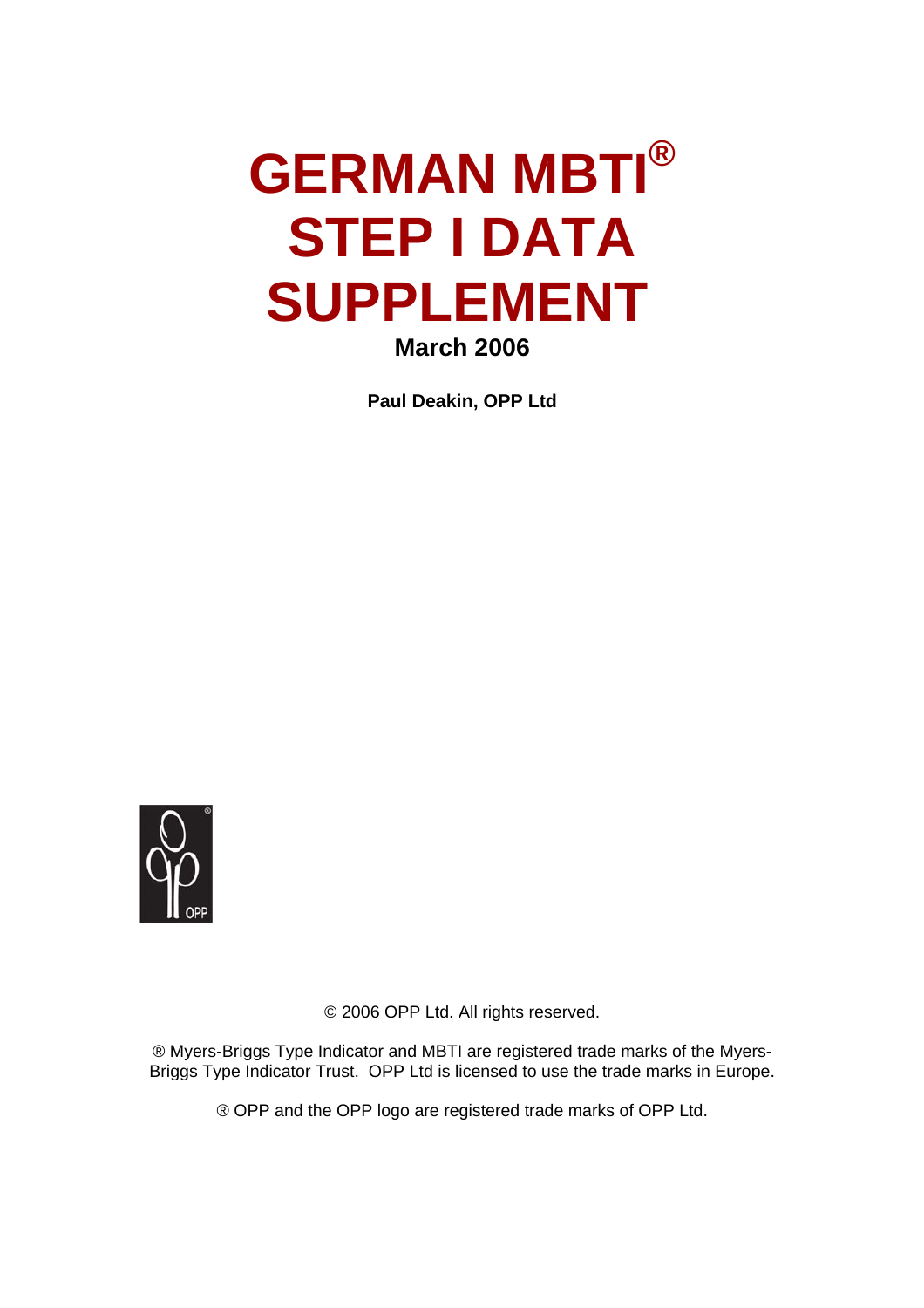# **TABLE OF CONTENTS**

| Validity; the Accuracy of the German mbti Step I Instrument in Predicting |  |
|---------------------------------------------------------------------------|--|
|                                                                           |  |
|                                                                           |  |
|                                                                           |  |
|                                                                           |  |
|                                                                           |  |
|                                                                           |  |
|                                                                           |  |
|                                                                           |  |
|                                                                           |  |
|                                                                           |  |
|                                                                           |  |
|                                                                           |  |
|                                                                           |  |
|                                                                           |  |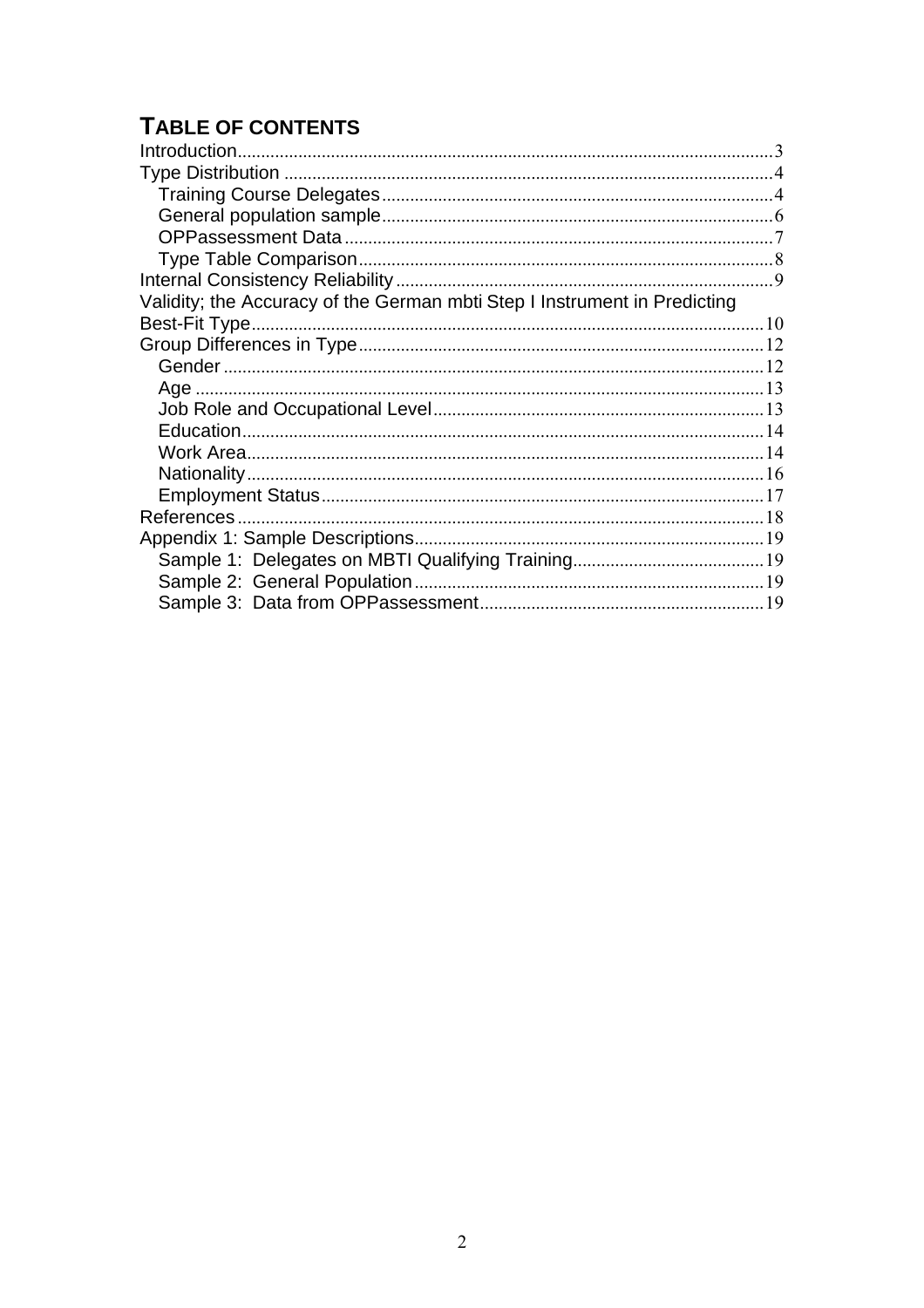## <span id="page-2-0"></span>**INTRODUCTION**

 $\overline{a}$ 

A broad variety of personality instruments are used in Germany. The Myers-Briggs Type Indicator® (MBTI®) has aroused particular interest, partly because of its special character as a type indicator. This theoretical base, and the research studies which result from it, are different from those of trait questionnaires; however the psychometric qualities of the MBTI instrument are well-established and have been continually reinforced by new research. The questionnaire is amongst the most widely known and used in German organisations, and the reliability and validity of the German version are very good. The results of the research described here demonstrate the commitment of the publishers, distributors and users of the MBTI instrument to continued research and development.

This update draws upon data collected from a number of samples between 2002 and 2006:

- 323 delegates on MBTI qualifying training programmes held in Germany between 2002 and 2006.
- 228 individuals who completed a trial version of the MBTI questionnaire as part of the development of the Step II instrument. This sample was designed to be representative of the German general population.
- $\bullet$  [1](#page-2-1),960 individuals who completed the MBTI Step I or Step II<sup>1</sup> instrument in German via the OPPassessment system<sup>[2](#page-2-2)</sup>. Data from training programmes has been excluded from this group, and the sample is therefore likely to be a representative sample of the groups of people with whom the German MBTI instrument has and will be used for development, counselling, team-building, etc. As such, it is likely to represent a cross-section of the German-speaking European professional and managerial population.

A fuller description of each sample is given in Appendix 1.

This data supplement contains a number of research studies based on this data, including:

- Type distributions; type tables showing the proportion of each type within the three samples. The three German groups are similar to other comparable groups across the world.
- Internal consistency reliability. All four dimensions show good reliability, above or around 0.7, in all groups.
- Validity. There is a good match between the results of the questionnaire and best-fit (validated) type. Respondents are also confident about their results.
- Group differences in Type. Gender, age, job role, occupational level, education and employment status are examined.

<span id="page-2-1"></span> $1$  Step II is a longer version of the MBTI instrument which splits each of the four MBTI dichotomies into 5 subscales or "facets". The Step II instrument does however also vield the standard Step I scores and 4-letter type, and these have been used in the analyses described in this document.

<span id="page-2-2"></span> $2$  OPPassessment allows personality questionnaires such as the MBTI instrument to be administered via email.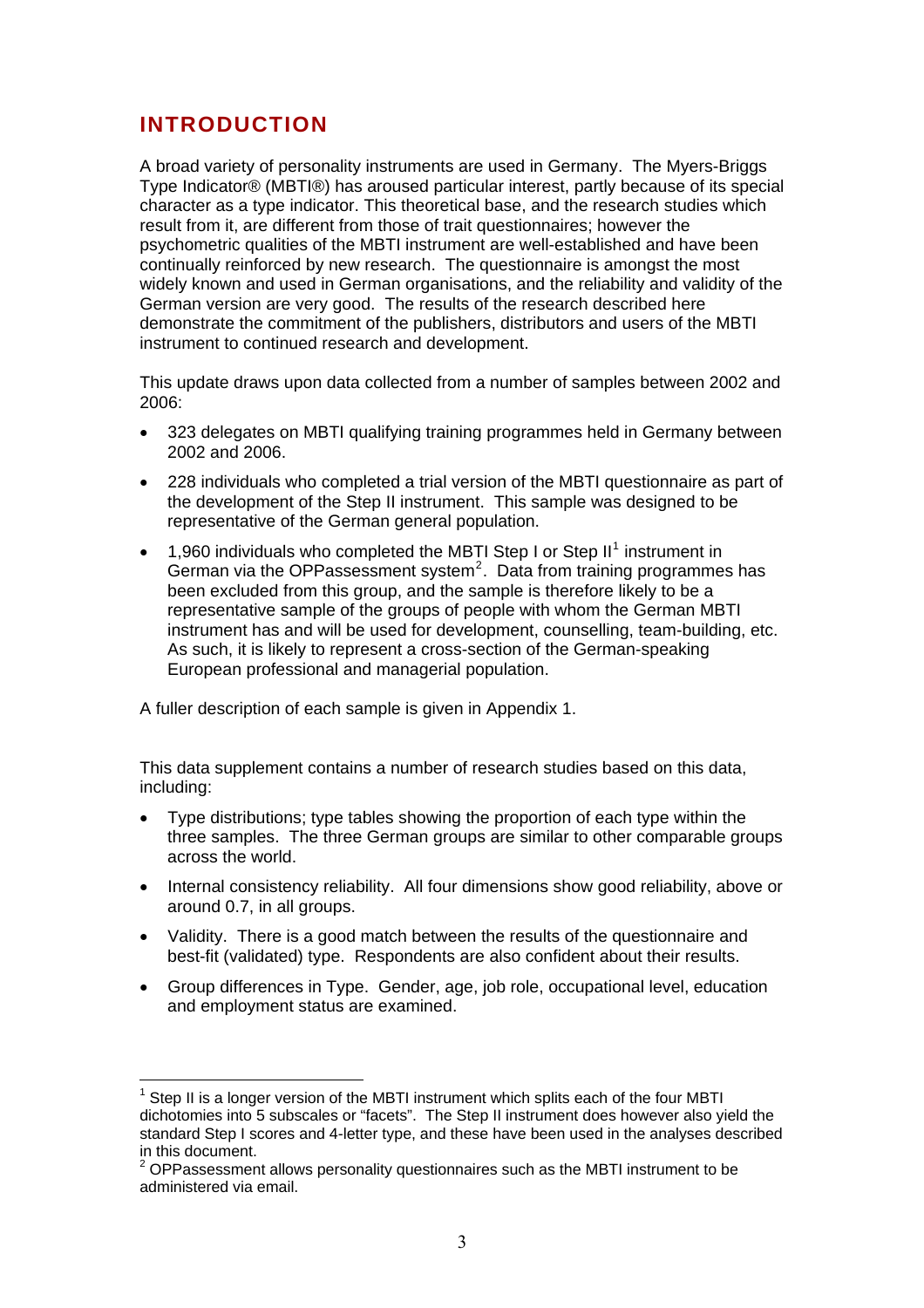# <span id="page-3-0"></span>**TYPE DISTRIBUTION**

Type tables are a way of illustrating the proportion of each type within a particular group. For each of the 16 different types, the number of cases, the percentage of the total that this represents, and the Self Selection Ratio (SSR) is shown. The SSR (Myers et al, 1998) is a way of demonstrating whether a given type appears more or less often in a particular group than would be expected compared to a reference group. An SSR greater than 1 indicates that a type is over-represented, and an SSR of less than 1 that it is under-represented. Here, the SSR has been calculated in comparison to the UK general population (Kendall, 1998). The UK general population has been chosen as a useful general population reference group as a large representative German group does not currently exist. Other evidence (e.g. Hackston and Kendall, 2004; Quenk et al, 2004) does however suggest that although behaviour varies greatly from culture to culture, the frequencies of underlying psychological types do not. In this section of the update, type tables for the two samples are presented.

#### **TRAINING COURSE DELEGATES**

*Reported Type (N=323)* 

Reported type results from the MBTI instrument and best-fit (validated) type were available for the whole group.

| <b>ISTJ</b> | <b>ISFJ</b> | <b>INFJ</b> | <b>INTJ</b> | <b>Type</b> | n   | %     |
|-------------|-------------|-------------|-------------|-------------|-----|-------|
| $n = 25$    | $n = 15$    | $n = 5$     | $n = 29$    | Е           | 220 | 68.1% |
| 7.7%        | 4.6%        | 1.5%        | 8.9%        | I           | 103 | 31.9% |
| $SSR = .56$ | $SSR = .36$ | $SSR = .88$ | SSR=6.36    |             |     |       |
| <b>ISTP</b> | <b>ISFP</b> | <b>INFP</b> | <b>INTP</b> | S           | 133 | 41.2% |
| $n = 5$     | $n = 1$     | $n = 9$     | $n = 14$    | N           | 190 | 58.8% |
| 1.5%        | 0.3%        | 2.8%        | 4.3%        |             |     |       |
| $SSR = .23$ | $SSR = .05$ | $SSR = .88$ | SSR=1.79    | Τ           | 202 | 62.5% |
| <b>ESTP</b> | <b>ESFP</b> | <b>ENFP</b> | <b>ENTP</b> | F           | 121 | 37.5% |
| $n = 16$    | $n = 8$     | $n = 31$    | $n = 33$    | J           | 206 | 63.8% |
| 4.9%        | 2.5%        | 9.5%        | 10.1%       | P           | 117 | 36.2% |
| $SSR = .84$ | $SSR = .29$ | SSR=1.51    | SSR=3.61    |             |     |       |
| <b>ESTJ</b> | <b>ESFJ</b> | <b>ENFJ</b> | <b>ENTJ</b> |             |     |       |
| $n = 40$    | $n = 23$    | $n = 29$    | $n = 40$    |             |     |       |
| 12.3%       | 7.1%        | 8.9%        | 12.3%       |             |     |       |
| SSR=1.18    | $SSR = .56$ | SSR=3.18    | SSR=4.24    |             |     |       |

#### *Table 1: Type Tables for Training Course Delegates*

4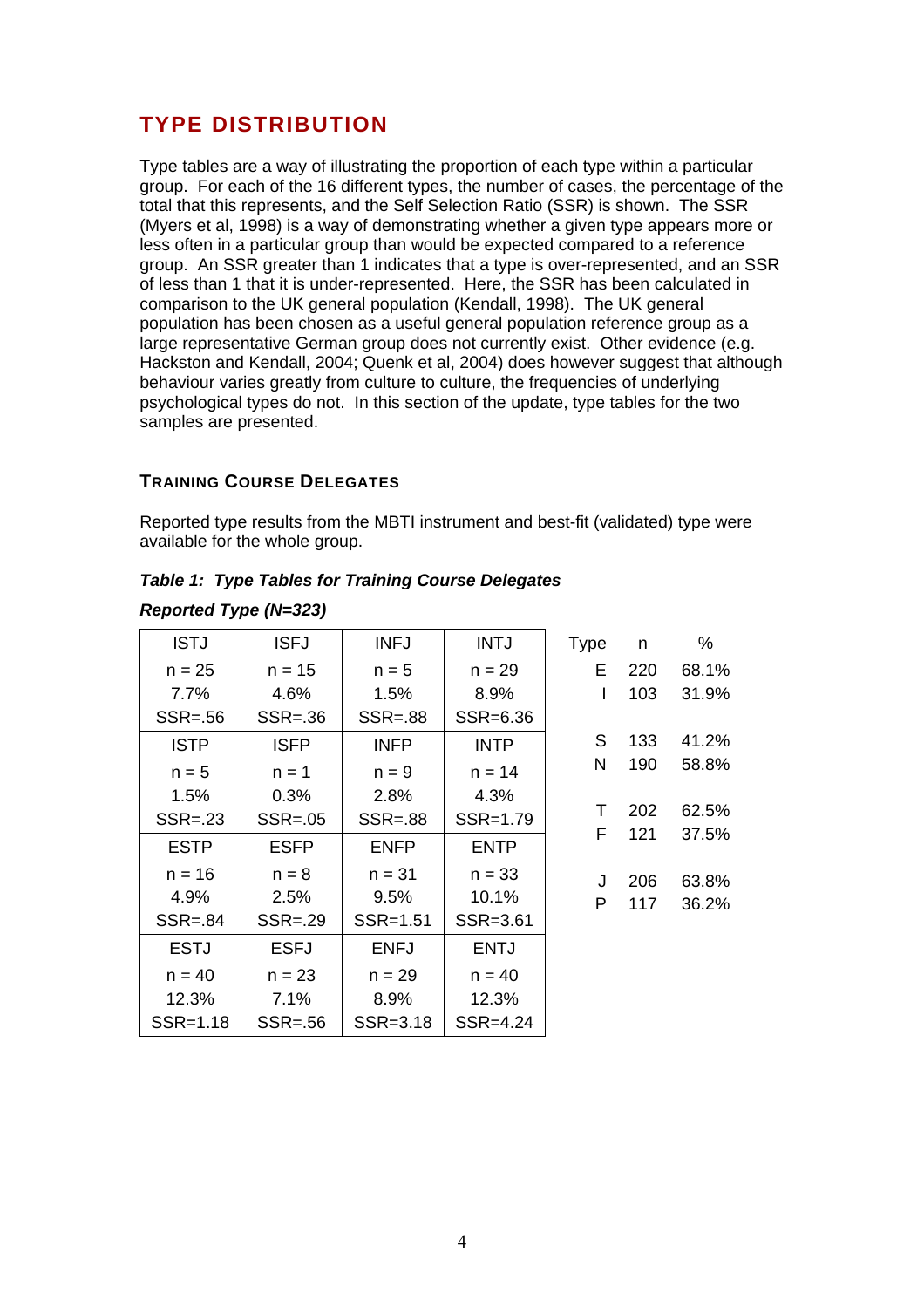#### *Best-Fit Type (N=323)*

| <b>ISTJ</b> | <b>ISFJ</b> | <b>INFJ</b> | <b>INTJ</b> | <b>Type</b> | n   | %     |
|-------------|-------------|-------------|-------------|-------------|-----|-------|
| $n = 31$    | $n = 8$     | $n = 7$     | $n = 25$    | Е           | 218 | 67.5% |
| 9.5%        | 2.5%        | 2.1%        | 7.7%        | I           | 105 | 32.5% |
| $SSR = .69$ | $SSR = .20$ | SSR=1.24    | SSR=5.50    |             |     |       |
| <b>ISTP</b> | <b>ISFP</b> | <b>INFP</b> | <b>INTP</b> | S           | 143 | 44.3% |
| $n = 9$     | $n = 4$     | $n = 12$    | $n = 9$     | N           | 180 | 55.7% |
| 2.8%        | 1.2%        | 3.7%        | 2.8%        |             |     |       |
| $SSR = .44$ | $SSR = .20$ | SSR=1.16    | SSR=1.17    | Τ           | 197 | 61.0% |
| <b>ESTP</b> | <b>ESFP</b> | <b>ENFP</b> | <b>ENTP</b> | F           | 126 | 39.0% |
| $n = 11$    | $n = 11$    | $n = 38$    | $n = 29$    | J           | 200 | 61.9% |
| 3.4%        | 3.4%        | 11.7%       | 8.9%        | P           | 123 | 38.1% |
| $SSR = .59$ | $SSR = .39$ | SSR=1.86    | SSR=3.18    |             |     |       |
| <b>ESTJ</b> | <b>ESFJ</b> | <b>ENFJ</b> | <b>ENTJ</b> |             |     |       |
| $n = 47$    | $n = 22$    | $n = 24$    | $n = 36$    |             |     |       |
| 14.4%       | 6.7%        | 7.4%        | 11.0%       |             |     |       |
| SSR=1.38    | $SSR = .53$ | SSR=2.64    | SSR=3.79    |             |     |       |

Looking at reported type, the most frequent type preferences are ENTJ and ESTJ (each 12% of the total). Overall, the group tends to have a preference for Extraversion, and to a lesser extent for Judging, Thinking and Intuition.

In terms of best-fit type, ESTJ (14%) is the most frequently occurring type preference, followed by ENFP (12%) and ENTJ (11%). The general pattern is very similar to that found with reported type, with the group tending to have a preference for Extraversion, and to a lesser extent for Judging, Thinking and Intuition.

It is known that people often feel pressure to exhibit more of a Thinking style of behaviour in business settings. If this were the case amongst this group we might expect a lower proportion of Thinking types when we look at best-fit type than when we look at reported type. However, such a pattern has not been observed for this group.

Looking at the SSR figures it can be seen that, compared to the UK general population, those with a preference for Intuition are particularly over-represented.

Although not typical of the general population, similar results (especially with regard to Extraversion and Intuition) have been found with other groups of MBTI users and training course delegates. Table 2 contrasts a number of these groups from around the world with the two large general population groups which currently exist for the MBTI. These data relate to reported type.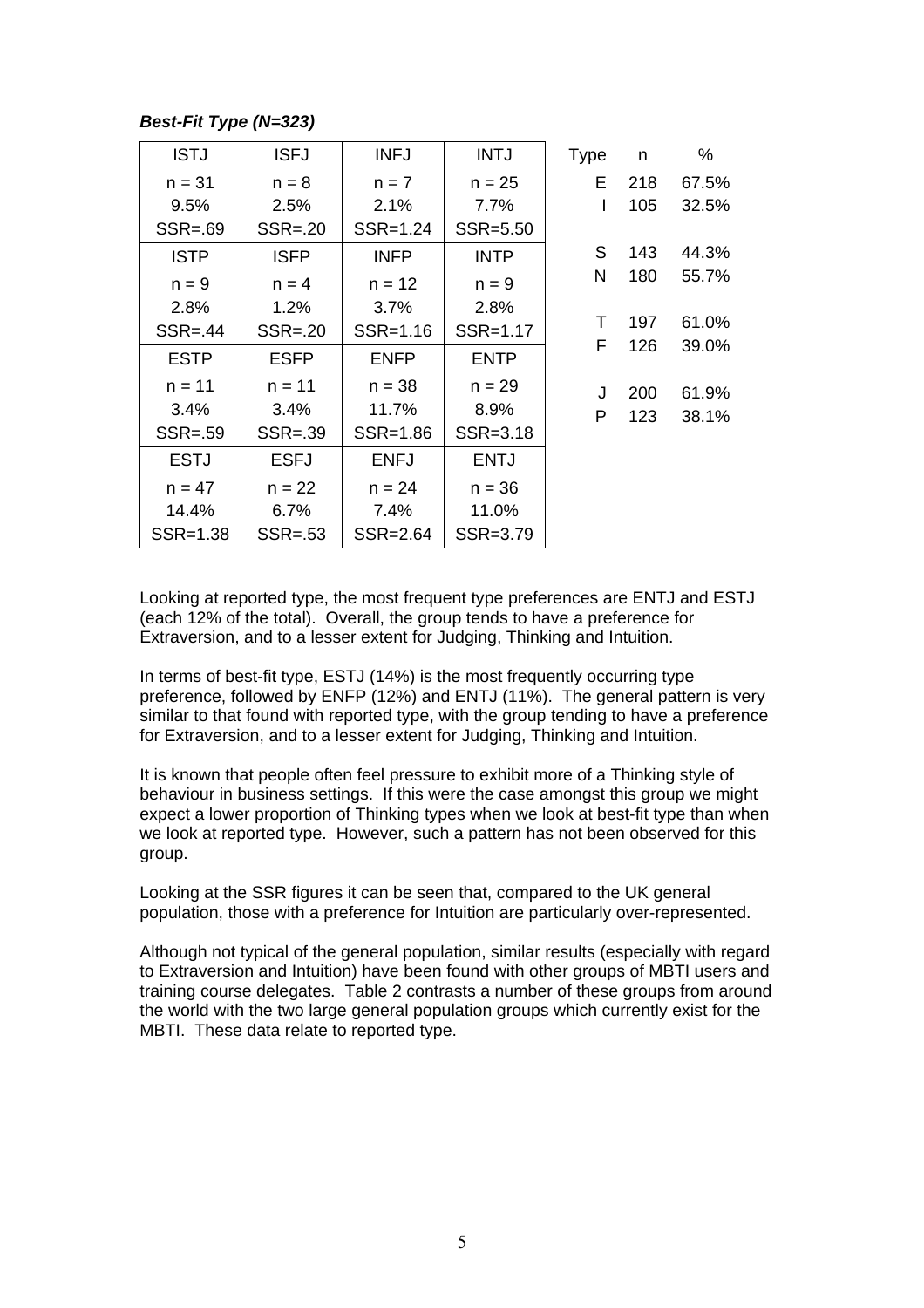|                                                       |    | <b>Percentage of Each Type</b> |    |    |      |      |      |      |
|-------------------------------------------------------|----|--------------------------------|----|----|------|------|------|------|
|                                                       | Е  |                                | S  | N  | Т    | F    | J    | P    |
| US nationally representative sample                   | 49 | 51                             | 73 | 27 | 40   | 60   | 54   | 46   |
| UK nationally representative sample                   | 53 | 47                             | 76 | 24 | 46   | 54   | 58   | 42   |
|                                                       |    |                                |    |    |      |      |      |      |
| <b>German MBTI workshop participants</b>              | 68 | 32                             | 41 | 59 | 63   | 37   | 64   | 36   |
| Australian MBTI workshop<br>participants <sup>3</sup> | 63 | 37                             | 23 | 77 | 37   | 63   | 51   | 49   |
| British MBTI workshop participants                    | 67 | 33                             | 31 | 69 | 49   | 51   | 49   | 51   |
| Canadian MBTI workshop participants                   | 56 | 44                             | 27 | 73 | 39   | 61   | 48   | 52   |
| Dutch MBTI users                                      | 58 | 42                             | 24 | 76 | 48   | 52   | 38   | 62   |
| French MBTI workshop participants                     | 59 | 42                             | 31 | 69 | 38   | 62   | 47   | 63   |
| Indian MBTI workshop participants                     | 53 | 47                             | 36 | 63 | 60   | 40   | 52   | 47   |
| Japanese MBTI users                                   | 61 | 39                             | 46 | 54 | 43   | 57   | 35   | 65   |
| Median of MBTI users                                  | 60 | 40.5                           | 31 | 69 | 45.5 | 54.5 | 48.5 | 51.5 |

#### <span id="page-5-0"></span>*Table 2: Comparison of German Workshop Participants with other Groups*

#### **GENERAL POPULATION SAMPLE**

|  | Table 3: Type Table for General Population Sample (N=228) |  |
|--|-----------------------------------------------------------|--|
|  |                                                           |  |

| <b>ISTJ</b>  | <b>ISFJ</b> | <b>INFJ</b> | <b>INTJ</b> | <b>Type</b> | n   | %     |
|--------------|-------------|-------------|-------------|-------------|-----|-------|
| $n = 36$     | $n = 9$     | $n = 5$     | $n = 9$     | E.          | 116 | 50.9% |
| 15.8%        | 3.9%        | 2.2%        | 3.9%        | I           | 112 | 49.1% |
| $SSR = 1.15$ | SSR=0.31    | SSR=1.29    | SSR=2.79    |             |     |       |
| <b>ISTP</b>  | <b>ISFP</b> | <b>INFP</b> | <b>INTP</b> | S           | 123 | 53.9% |
| $n = 17$     | $n = 7$     | $n = 15$    | $n = 14$    | N           | 105 | 46.1% |
| 7.5%         | 3.1%        | 6.6%        | 6.1%        |             |     |       |
| SSR=1.17     | SSR=0.51    | SSR=2.06    | SSR=2.54    | Τ           | 154 | 67.5% |
| <b>ESTP</b>  | <b>ESFP</b> | <b>ENFP</b> | <b>ENTP</b> | F           | 74  | 32.5% |
| $n = 12$     | $n = 2$     | $n = 18$    | $n = 21$    | J           | 122 | 53.5% |
| 5.3%         | 0.9%        | 7.9%        | 9.2%        | P           | 106 | 46.5% |
| SSR=0.91     | SSR=0.10    | SSR=1.25    | SSR=3.29    |             |     |       |
| <b>ESTJ</b>  | <b>ESFJ</b> | <b>ENFJ</b> | <b>ENTJ</b> |             |     |       |
| $n = 32$     | $n = 8$     | $n = 10$    | $n = 13$    |             |     |       |
| 14.0%        | 3.5%        | 4.4%        | 5.7%        |             |     |       |
| SSR=1.35     | SSR=0.28    | SSR=1.57    | SSR=1.97    |             |     |       |

The most common single type preference amongst this sample is ISTJ (16% of the total), closely followed by ESTJ (14%). ISTJ is also the most common single type

<span id="page-5-1"></span> 3 Australian, Canadian, Indian and Japanese compiled for an International panel at the 2004 Association of Psychological Type International conference. Other groups from OPP data.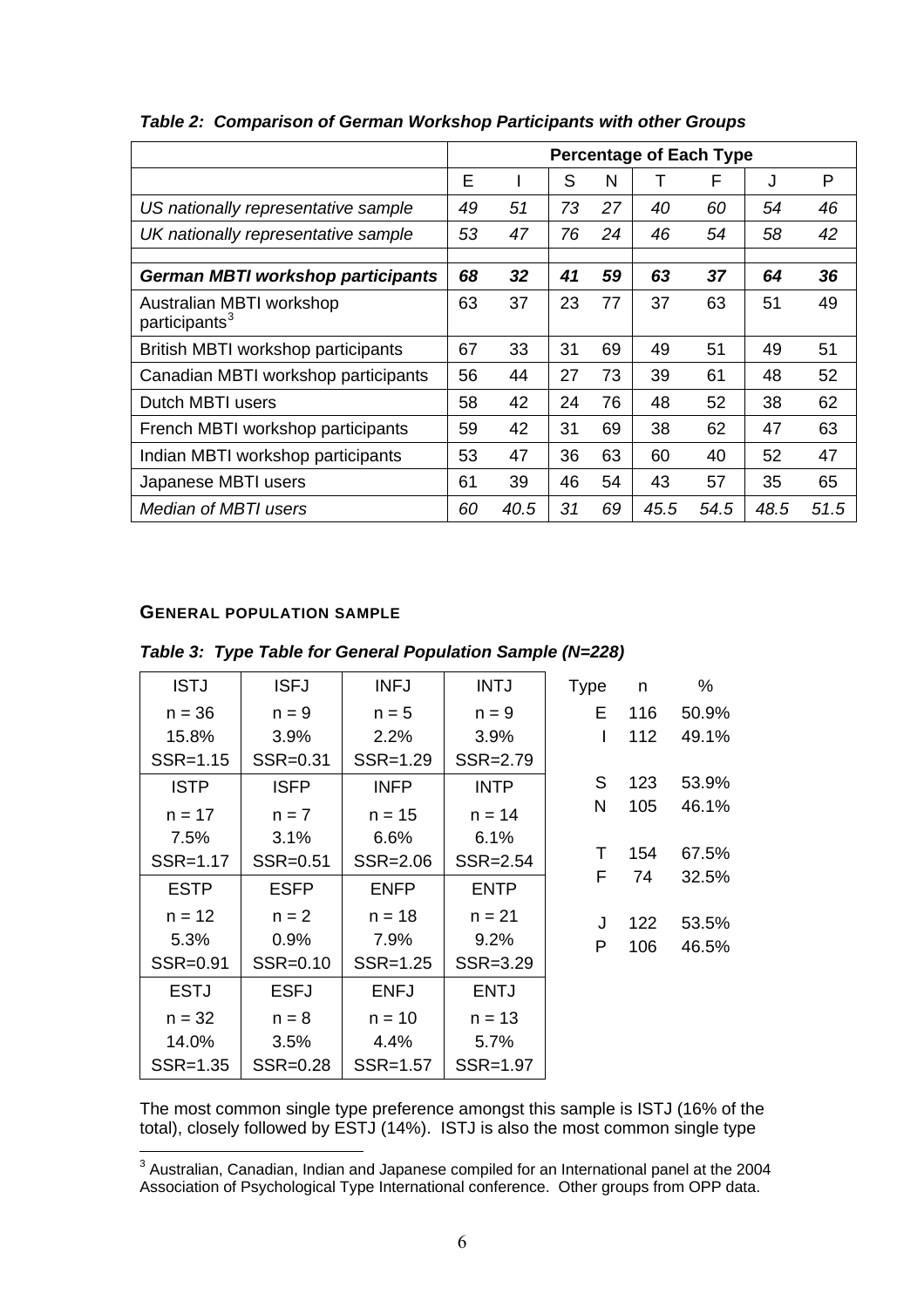<span id="page-6-0"></span>preference amongst the UK general population sample (14%), with ESTJ being the fourth most common (10%). Interestingly, ISFJ and ESFJ are considerably less common amongst this German sample (both 4%) than they are amongst the UK population sample (both 13%).

Overall, the SSR results suggest that, in comparison to the UK general population, those with preferences for NT are over-represented, and those with preferences for SF are under-represented. However, the reader should bear in mind that the German sample is considerably smaller than the UK sample, and therefore these findings should be treated with caution.

| <b>ISTJ</b> | <b>ISFJ</b> | <b>INFJ</b> | <b>INTJ</b> | <b>Type</b> | n    | %     |
|-------------|-------------|-------------|-------------|-------------|------|-------|
| $n = 232$   | $n = 34$    | $n = 21$    | $n = 118$   | E.          | 1397 | 71.3% |
| 11.8%       | 1.7%        | 1.1%        | $6.0\%$     | I           | 563  | 28.7% |
| SSR=0.86    | SSR=0.13    | SSR=0.65    | SSR=4.29    |             |      |       |
| <b>ISTP</b> | <b>ISFP</b> | <b>INFP</b> | <b>INTP</b> | S           | 964  | 49.2% |
| $n = 49$    | $n = 14$    | $n = 27$    | $n = 68$    | N           | 996  | 50.8% |
| 2.5%        | $0.7\%$     | 1.4%        | 3.5%        |             |      |       |
| SSR=0.39    | SSR=0.11    | SSR=0.44    | SSR=1.46    | Τ           | 1537 | 78.4% |
| <b>ESTP</b> | <b>ESFP</b> | <b>ENFP</b> | <b>ENTP</b> | F           | 423  | 21.6% |
| $n = 93$    | $n = 47$    | $n = 102$   | $n = 208$   | J           | 1352 | 69.0% |
| 4.7%        | 2.4%        | $5.2\%$     | 10.6%       | P           | 608  | 31.0% |
| SSR=0.81    | SSR=0.28    | SSR=0.83    | SSR=3.79    |             |      |       |
| <b>ESTJ</b> | <b>ESFJ</b> | <b>ENFJ</b> | <b>ENTJ</b> |             |      |       |
| $n = 415$   | $n = 80$    | $n = 98$    | $n = 354$   |             |      |       |
| 21.2%       | 4.1%        | 5.0%        | 18.1%       |             |      |       |
| SSR=2.04    | SSR=0.33    | SSR=1.79    | SSR=6.24    |             |      |       |

#### **OPPASSESSMENT DATA**

*Table 4: Type Table for OPPassessment Data (Reported Type, N=1960)* 

The most common single type preference is ESTJ (21% of the total), closely followed by ENTJ (18% of the total). This is a common finding with managerial groups. The SSR results suggest that, in comparison to both the German and British general population groups, those with preferences for NT are over-represented, and those with preferences for SF are under-represented. Again, this is a common finding with managerial groups.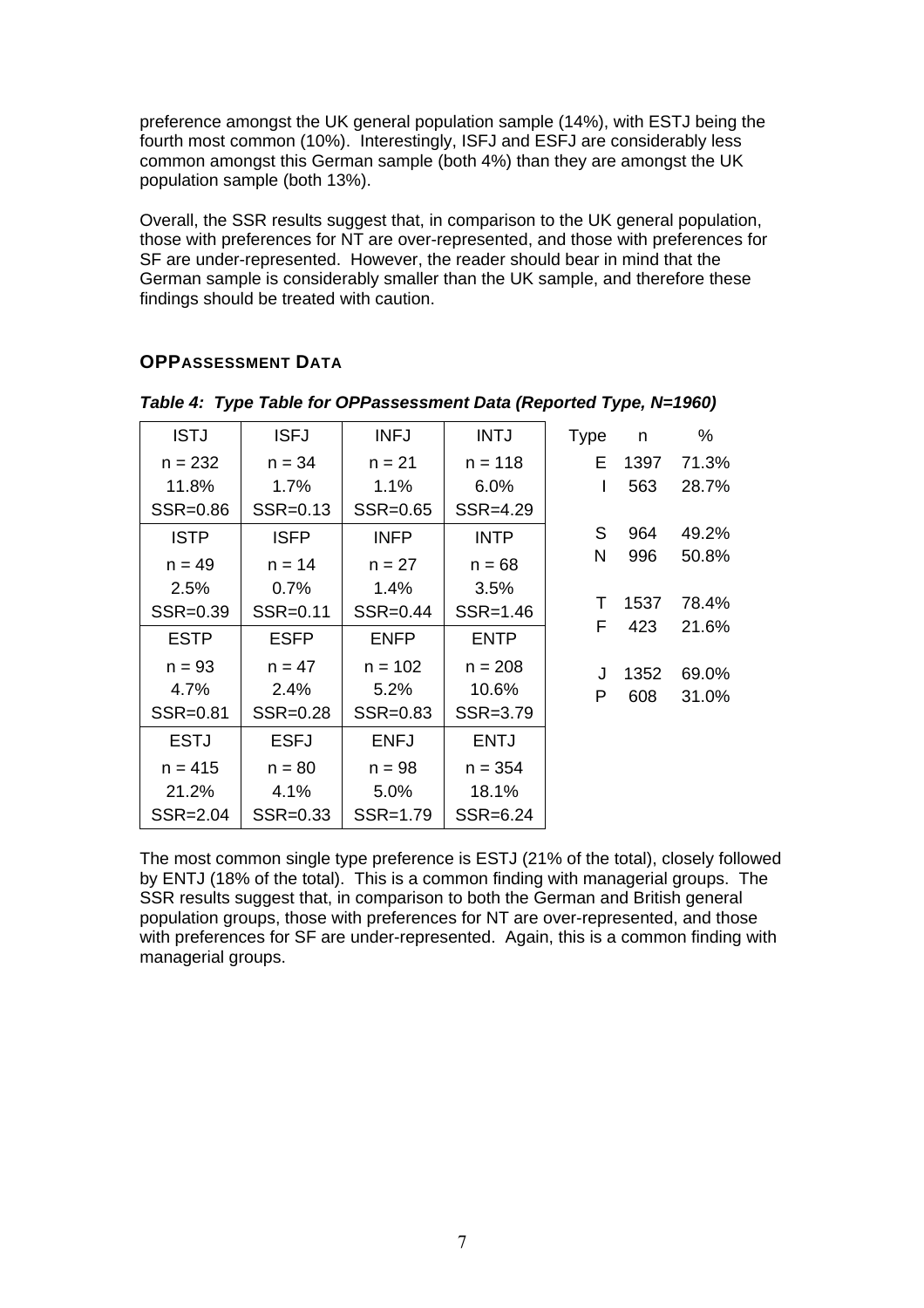#### <span id="page-7-0"></span>**TYPE TABLE COMPARISON**

As a further comparison, the percentage of people of each type dichotomy (E compared with I, S with N etc.) for the three groups are compared with a number of other reference groups in the table below:

| Group                                            |    |    | <b>Percentage of Each Type</b> |    |    |    |    |    |
|--------------------------------------------------|----|----|--------------------------------|----|----|----|----|----|
|                                                  | E  |    | S                              | N  | т  | F  | J  | P  |
| <b>German MBTI workshop participants</b>         | 68 | 32 | 41                             | 59 | 63 | 37 | 64 | 36 |
| German general population sample                 | 51 | 49 | 54                             | 46 | 68 | 32 | 54 | 46 |
| German OPPassessment group                       | 71 | 29 | 49                             | 51 | 78 | 22 | 69 | 31 |
|                                                  |    |    |                                |    |    |    |    |    |
| Median of MBTI Users <sup>4</sup>                | 60 | 40 | 31                             | 69 | 45 | 55 | 49 | 51 |
| German Ashridge delegates <sup>5</sup>           | 73 | 27 | 50                             | 50 | 87 | 13 | 70 | 30 |
| Total Ashridge delegates <sup>6</sup>            | 63 | 37 | 50                             | 50 | 85 | 15 | 65 | 35 |
| French business studies students                 | 54 | 46 | 38                             | 62 | 48 | 52 | 48 | 52 |
| French MBTI workshop participants                | 59 | 41 | 31                             | 69 | 38 | 62 | 47 | 53 |
| French OPPassessment group                       | 61 | 39 | 54                             | 46 | 66 | 34 | 63 | 37 |
| US leadership development group <sup>7</sup>     | 53 | 47 | 50                             | 50 | 80 | 20 | 69 | 31 |
| US nationally representative sample <sup>8</sup> | 49 | 51 | 73                             | 27 | 40 | 60 | 54 | 46 |
| UK nationally representative sample <sup>9</sup> | 53 | 47 | 76                             | 24 | 46 | 54 | 58 | 42 |

*Table 5: Comparison of the Two Groups with other Relevant Groups* 

The German OPPassessment group is most similar to the German Ashridge delegates and the US leadership development sample.

 $\overline{a}$ 

<span id="page-7-4"></span><sup>7</sup> N=26,477. See Fleenor, 1997.<br><sup>8</sup> N=3,009. See Myers et al, 1998.

<sup>4</sup> See Table 3 above

<span id="page-7-2"></span><span id="page-7-1"></span> $5$  German delegates to management development programmes at Ashridge Management

<span id="page-7-3"></span>School, UK. N=687. See Carr et al, 2004.<br><sup>6</sup> Total Ashridge group (n=8,039), of which the German delegates are a subset; contains data from managers from 86 different countries, 96% of them European.

<span id="page-7-5"></span>

<span id="page-7-6"></span> $9$  N=1,634. See Kendall, 1998.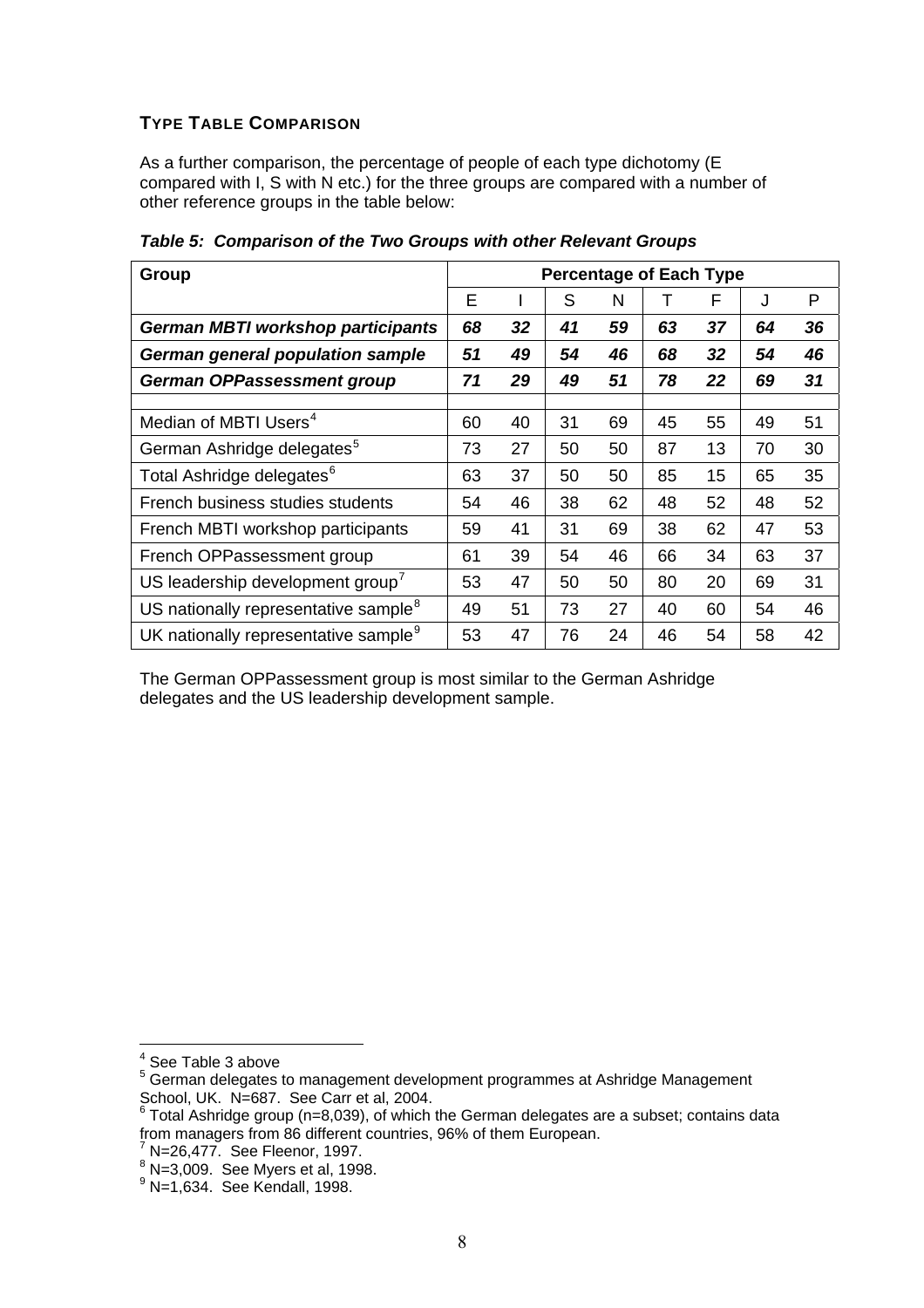# <span id="page-8-0"></span>**INTERNAL CONSISTENCY RELIABILITY**

The reliability of a test or questionnaire relates to how consistent and precise it is. The internal consistency reliability addresses the question of whether all the questions in a scale measure the same construct. A common measure of internal consistency reliability is coefficient alpha (an average of all question to question correlations). The alpha coefficients for the German samples are shown in Table 6 below:

| <b>Dimension</b> | <b>Coefficient Alpha</b> |                  |                  |  |  |  |  |
|------------------|--------------------------|------------------|------------------|--|--|--|--|
|                  | General                  | <b>OPPassess</b> | <b>OPPassess</b> |  |  |  |  |
|                  | Population               | (Step I)         | $(Step II)^{10}$ |  |  |  |  |
| F-I.             | 0.87                     | 0.84             | 0.83             |  |  |  |  |
| $S-N$            | 0.75                     | 0.71             | 0.68             |  |  |  |  |
| T-F              | 0.80                     | 0.79             | 0.82             |  |  |  |  |
| J-P              | 0.80                     | 0.81             | 0.84             |  |  |  |  |

|  |  | Table 6: Internal Consistency Reliability |  |
|--|--|-------------------------------------------|--|
|--|--|-------------------------------------------|--|

It is generally agreed that internal consistency reliability should achieve a value of at least 0.7. On this basis, three of the dimensions of the questionnaire show good reliability in all groups, whilst the S-N dimension shows good reliability in one group and is acceptable in the other two.

 $\overline{a}$ 

<span id="page-8-1"></span> $10$  Estimated by scoring the Step II data using the Step I scoring key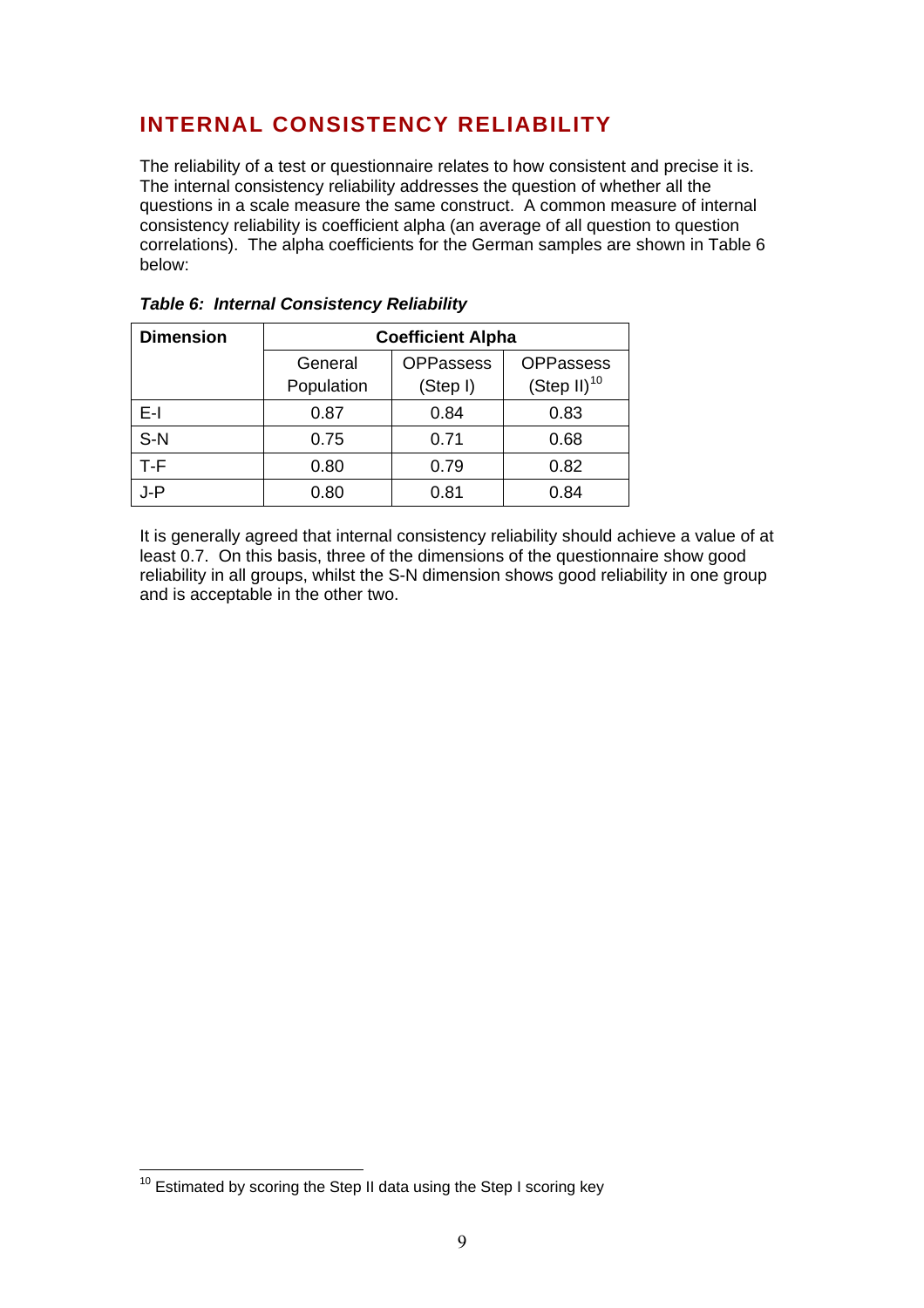## <span id="page-9-0"></span>**VALIDITY; THE ACCURACY OF THE GERMAN MBTI STEP I INSTRUMENT IN PREDICTING BEST-FIT TYPE**

The purpose of the MBTI instrument is to help individuals to establish their true, validated or "best fit" psychological type. A key measure of the validity of the instrument is, therefore, how well the results relate to best-fit (validated) type.

Best-fit data was available for one of the samples. The training delegates established their best fit type as part of their training programme, and this was collected for the whole sample (323 people).

Table 7 below presents these results alongside equivalent data from another (UKbased) best-fit study using the Step I questionnaire (Kendall, 1998), and an equivalent study to this one that used the French version of the questionnaire and a sample of French training delegates (Hackston, 2005). The German questionnaire performs in a similar way to the English and French versions, and there is very good evidence for the accuracy of the instrument.

|                           | <b>German Training</b><br>Delegates (N=323) |       |       | <b>French Training</b><br>Delegates (N=578) | <b>UK Study</b><br>$(N=386)$ |       |  |
|---------------------------|---------------------------------------------|-------|-------|---------------------------------------------|------------------------------|-------|--|
|                           |                                             |       |       |                                             |                              |       |  |
| Agrees with all 4 letters | 59.8%                                       | 88.6% | 67.8% | 93.1%                                       | 71.5%                        | 93.0% |  |
| Agrees with 3 letters     | 28.8%                                       |       |       |                                             | $21.\overline{5\%}$          |       |  |
| Agrees with 2 letters     | 9.9%                                        |       | 6.1%  |                                             | 6.1%                         |       |  |
| Agrees with 1 letter      | 1.2%                                        | 11.4% | 0.7%  | 6.9%                                        | 0.3%                         | 7.0%  |  |
| Agrees with no letters    | 0.3%                                        |       | 0.2%  |                                             | 0.3%                         |       |  |

#### *Table 7: Match of Reported and Best-Fit Type*

|                       | Percentage Agreement |                        |                 |
|-----------------------|----------------------|------------------------|-----------------|
| <b>Type Dichotomy</b> | German Training      | <b>French Training</b> | <b>UK Study</b> |
|                       | Delegates            | Delegates              |                 |
| E-l                   | 90.1%                | 90.1%                  | 92.1%           |
| $S-N$                 | 84.5%                | 91.0%                  | 93.8%           |
| T-F                   | 84.8%                | 88.3%                  | 88.4%           |
| J-P                   | 87.0%                | 90.6%                  | 89.0%           |

A further set of analysis was carried out to investigate the validity and accuracy of the questionnaire. Training course delegates were asked how confident they felt about their results on each type dichotomy (on a scale from 1 to 5, where 5 indicated the highest degree of confidence). For every dimension, over two-thirds of the group were confident about their type, with a considerably higher proportion expressing confidence with their E-I preference (82%). This corresponds with the findings of the best-fit research, where a higher level of agreement was found between reported and best-fit preferences for the E-I dimension than for the other three dimensions. All these figures provide further support for the validity of the MBTI approach.

Detailed results are shown in Table 8 below: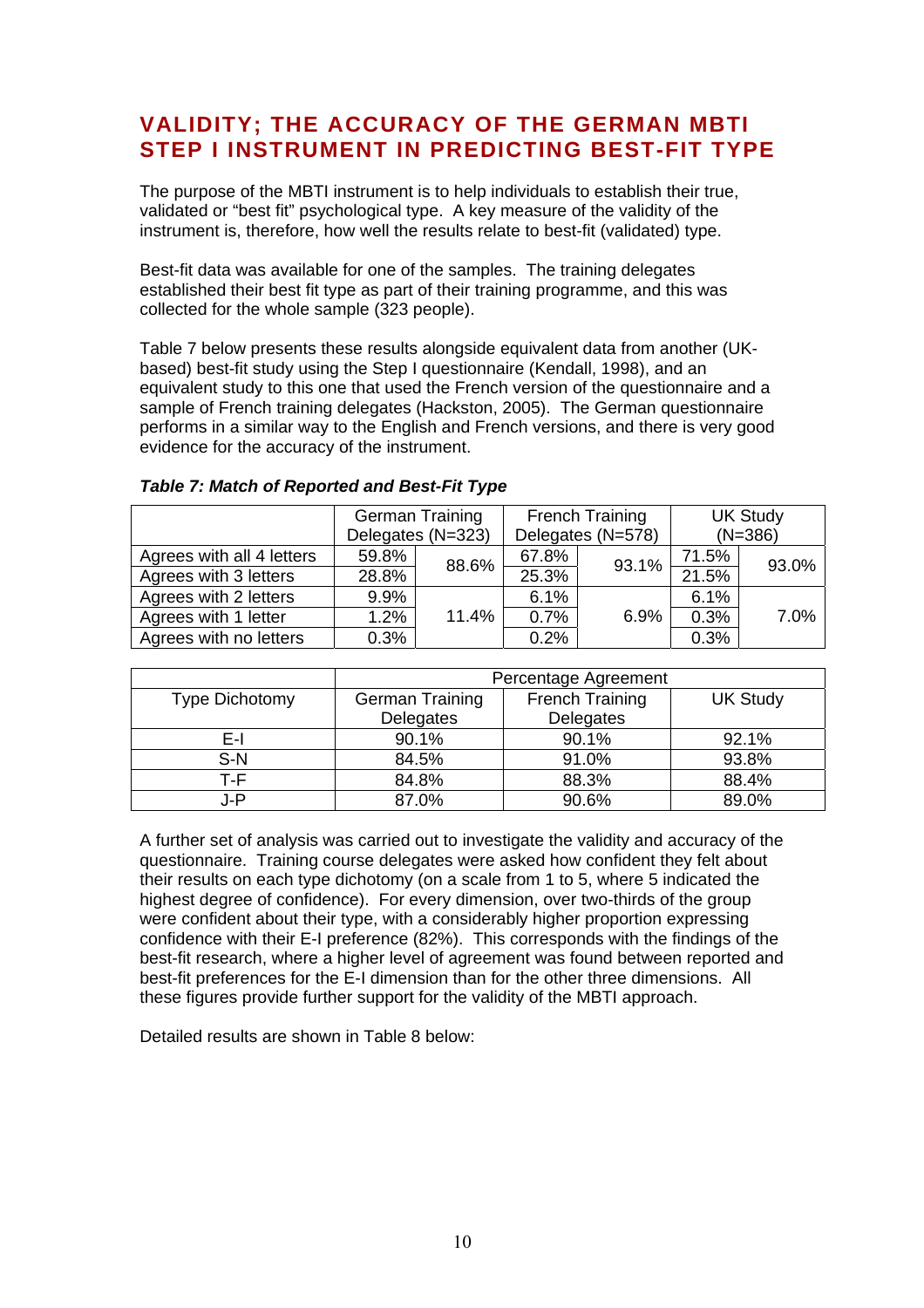| Degree of       |     |       | Percent of Group |     |
|-----------------|-----|-------|------------------|-----|
| Confidence      | E-L | $S-N$ | T-F              | J-P |
| 5               | 57% | 45%   | 44%              | 50% |
| 4               | 25% | 28%   | 26%              | 22% |
| 3               | 6%  | 16%   | 15%              | 13% |
| 2               | 7%  | 7%    | 9%               | 9%  |
|                 | 6%  | 4%    | 7%               | 6%  |
| % at 4 or above | 82% | 73%   | 70%              | 72% |

*Table 8: Degree of Confidence in Results* 

In summary, then, there is good evidence for the validity of the German MBTI Step I instrument. Specifically:

- There is a high level of agreement between best-fit and reported type, almost as high as for the English and French language versions.
- Respondents are confident about their results.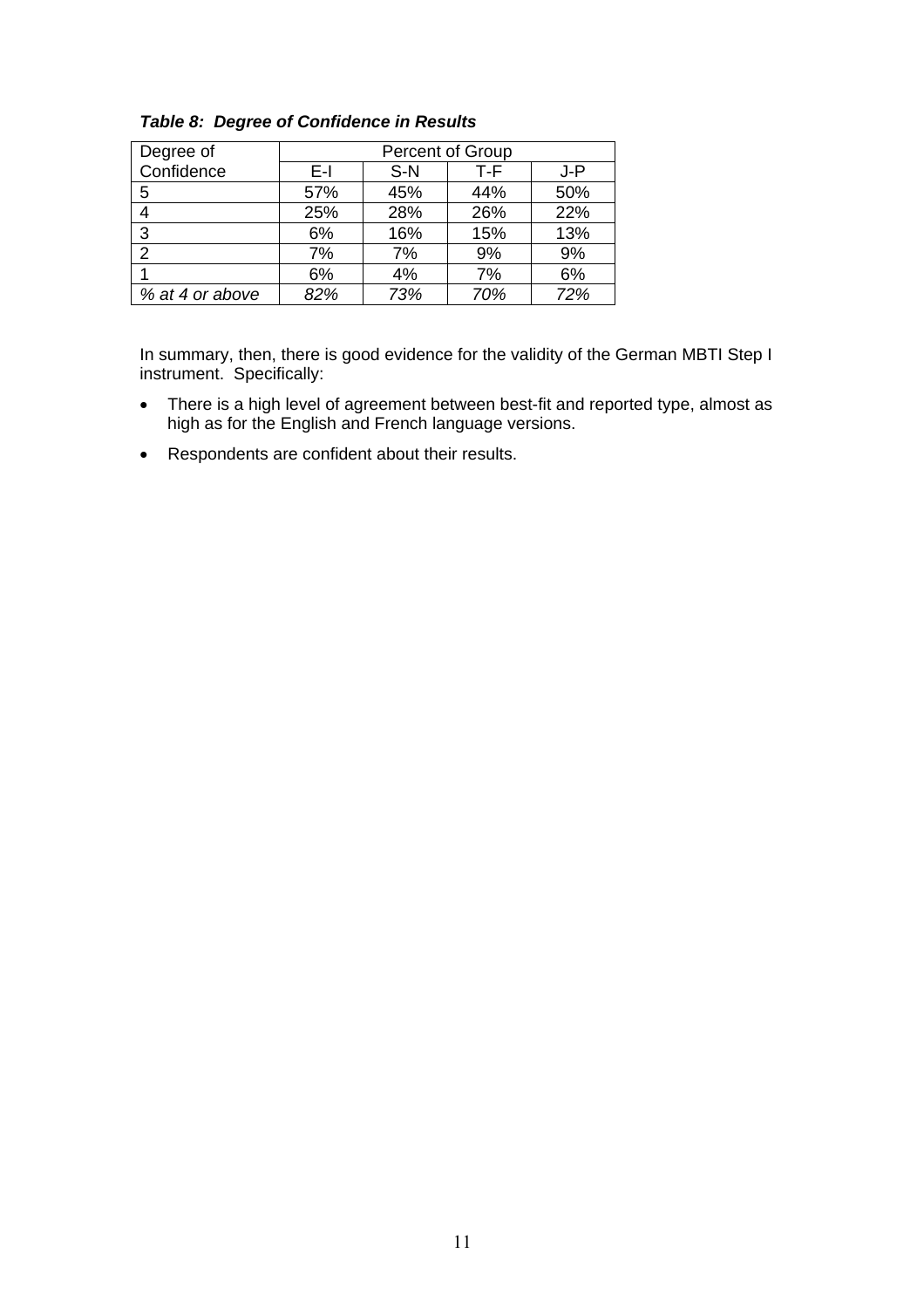# <span id="page-11-0"></span>**GROUP DIFFERENCES IN TYPE**

Across the three samples, a variety of different demographic information was collected, as shown in table 9 below:

|                           | Training<br>Delegates | General<br>Population | OPPassessment |
|---------------------------|-----------------------|-----------------------|---------------|
| Gender                    |                       |                       |               |
| Age                       |                       |                       |               |
| Job Role                  |                       | ×                     | ×             |
| <b>Occupational Level</b> | ×                     |                       |               |
| Education                 |                       | ×                     |               |
| <b>Work Area</b>          |                       | ×                     |               |
| Nationality               | ×                     |                       |               |
| <b>Employment Status</b>  | x                     | ×                     |               |

#### **Table 9: Available Demographic Information**

The relationship of Type to each of these factors is described below.

#### **GENDER**

 $\overline{a}$ 

Most groups who take the MBTI instrument show a significant gender difference on the Thinking-Feeling dimension, and this is the case for the three groups in this study, as shown in Table 10 below:

| Table 10: Gender Differences on the T-F Dimension |  |
|---------------------------------------------------|--|
|---------------------------------------------------|--|

| Group                                | Gender |                               | т     | F     |
|--------------------------------------|--------|-------------------------------|-------|-------|
| <b>Training Delegates</b>            | Male   | N                             | 119   | 40    |
|                                      |        | % within gender <sup>11</sup> | 74.8% | 25.2% |
| $(\chi^2 = 8.84, df = 1, sig at 1\%$ |        | % within Type <sup>12</sup>   | 59.2% | 33.1% |
| level)                               | Female | N                             | 82    | 81    |
|                                      |        | % within gender               | 50.3% | 49.7% |
|                                      |        | % within Type                 | 40.8% | 66.9% |
| <b>General Population</b>            | Male   | N.                            | 112   | 29    |
|                                      |        | % within gender               | 79.4% | 20.6% |
| $(\chi^2 = 25.238, df = 1, sig$ at   |        | % within Type                 | 73.7% | 39.2% |
| $0.1\%$ level)                       | Female | N.                            | 40    | 45    |
|                                      |        | % within gender               | 47.1% | 52.9% |
|                                      |        | % within Type                 | 26.3% | 60.8% |
| OPPassessment                        | Male   | N                             | 1167  | 196   |
|                                      |        | % within gender               | 85.6% | 14.4% |
| $(\chi^2$ = 137.13, df = 1, sig at   |        | % within Type                 | 75.9% | 46.3% |
| the 0.1% level)                      | Female | N                             | 370   | 227   |
|                                      |        | % within gender               | 62.0% | 38.0% |
|                                      |        | % within Type                 | 24.1% | 53.7% |

<span id="page-11-1"></span><sup>&</sup>lt;sup>11</sup> For example, 74.8% of male training delegates have a T preference and 25.2% have an F preference.

<span id="page-11-2"></span> $12$  For example, 59.2% of training delegates with a T preference are male, and 40.8% are female.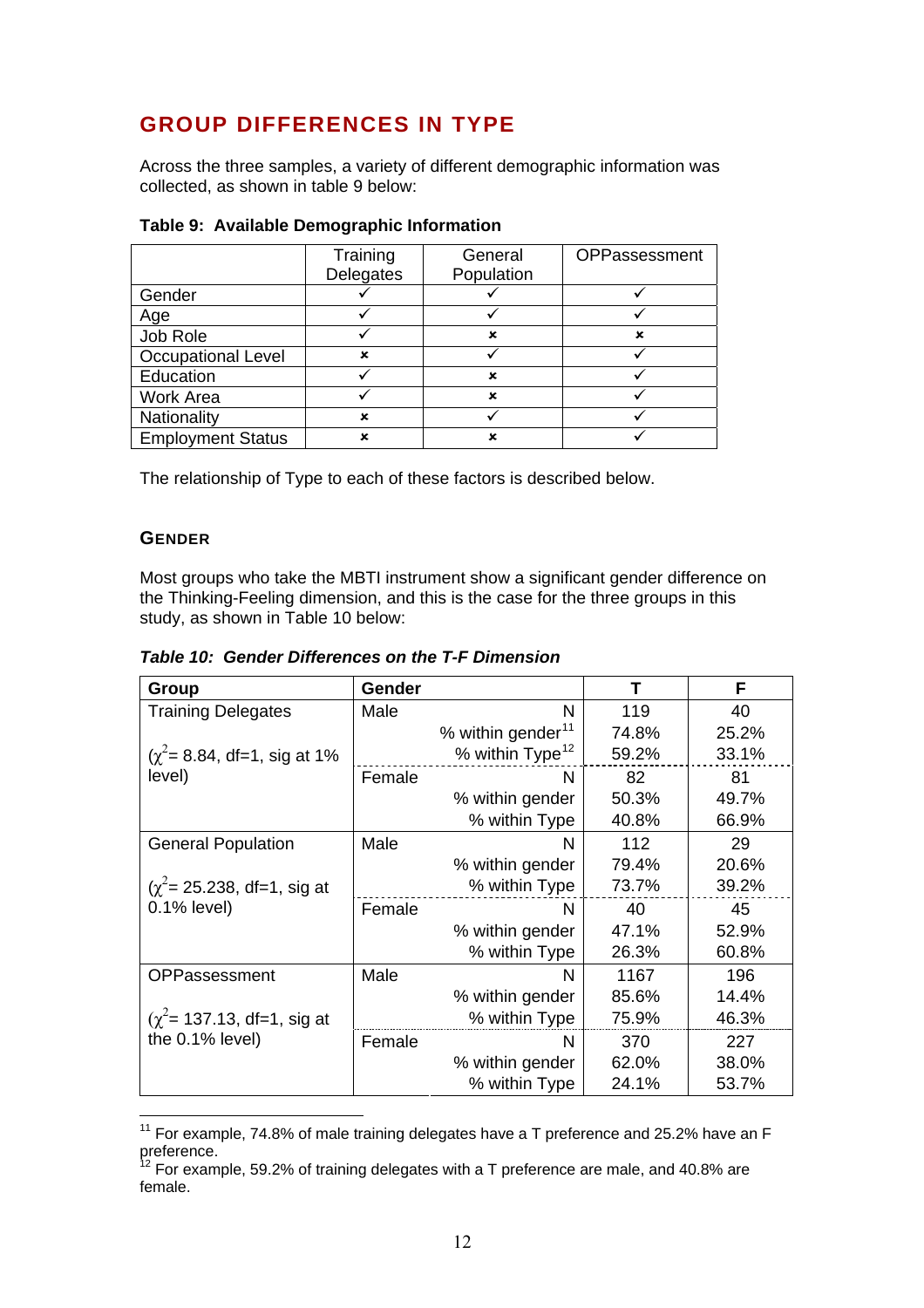<span id="page-12-0"></span>Thinking preferences are over-represented amongst men and Feeling preferences are over-represented amongst women. This effect has been found many times with many different versions of the instrument in a number of different cultures.

#### **AGE**

The OPPassessment sample showed a statistically significant relationship between age and only one of the dimensions<sup>[13](#page-12-1)</sup>. The mean age of people with a preference for Sensing was approximately one year higher than of those with a preference for Intuition.

#### **JOB ROLE AND OCCUPATIONAL LEVEL**

Previous European research has demonstrated that those in higher level jobs are more likely to have preferences for Intuition and for Thinking than those in lower level jobs (Quenk, Hammer & Majors, 2004) This is not fully reflected in the relationship of the Sensing-Intuition and Thinking-Feeling dimensions with occupational level in the OPPassessment sample.

The data suggests that middle managers are more likely to have preferences for Sensing than are other groups, both above and below them in the workplace hierarchy, as shown in table 11 below. It was also found that those with preferences for Thinking are slightly under-represented at employee level, as shown in table 12.

| <b>Occupational Level</b>         |                | S     | N     |
|-----------------------------------|----------------|-------|-------|
| Top level                         | N              | 16    | 21    |
|                                   | % within level | 43.2% | 56.8% |
| Senior executive                  | N              | 107   | 112   |
|                                   | % within level | 48.9% | 51.1% |
| Upper middle management           | N              | 99    | 105   |
|                                   | % within level | 48.5% | 51.5% |
| Middle management                 | N              | 210   | 142   |
|                                   | % within level | 59.7% | 40.3% |
| First level management/supervisor | N              | 84    | 108   |
|                                   | % within level | 43.8% | 56.3% |
| Employee                          | N              | 309   | 336   |
|                                   | % within level | 47.9% | 52.1% |
| Other                             | N              | 36    | 63    |
|                                   | % within level | 36.4% | 63.6% |
| (Total)                           | N              | 964   | 996   |
|                                   | %              | 49.2% | 50.8% |

#### *Table 11: Sensing-Intuition[14](#page-12-2) and Occupational Level*

 $\overline{a}$ 

<span id="page-12-2"></span><span id="page-12-1"></span><sup>&</sup>lt;sup>13</sup> Independent-samples t-test; t=2.342, sig at the 5% level  $14x^2 - 25.25$  eig at the 0.1% level

 $\chi^2$ = 25.25, sig at the 0.1% level.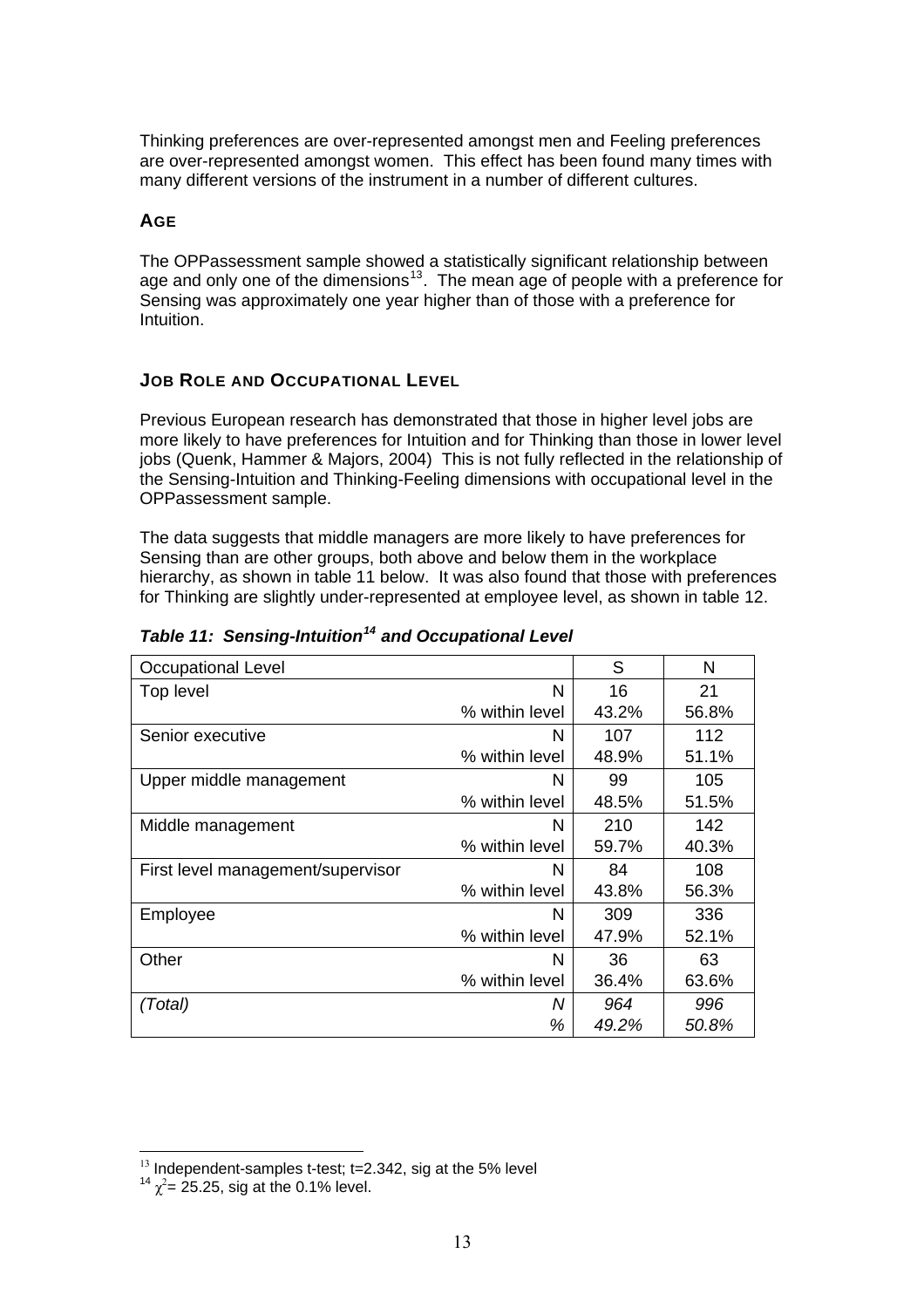| <b>Occupational Level</b>         |                | т     | F     |
|-----------------------------------|----------------|-------|-------|
| Top level                         | N              | 32    | 5     |
|                                   | % within level | 86.5% | 13.5% |
| Senior executive                  | N              | 193   | 26    |
|                                   | % within level | 88.1% | 11.9% |
| Upper middle management           | N              | 170   | 34    |
|                                   | % within level | 83.3% | 16.7% |
| Middle management                 | N              | 285   | 67    |
|                                   | % within level | 81.0% | 19.0% |
| First level management/supervisor | N              | 162   | 30    |
|                                   | % within level | 84.4% | 15.6% |
| Employee                          | N              | 468   | 177   |
|                                   | % within level | 72.6% | 27.4% |
| Other                             | N              | 66    | 33    |
|                                   | % within level | 66.7% | 33.3% |
| (Total)                           | Ν              | 1537  | 423   |
|                                   | %              | 78.4% | 21.6% |

#### <span id="page-13-0"></span>*Table 12: Thinking-Feeling[15](#page-13-1) and Occupational Level*

Note also that in this data set as a whole, preferences for Intuition and Thinking are over-represented in comparison to the general population.

#### **EDUCATION**

The training delegate data showed a small but statistically significant tendency<sup>[16](#page-13-2)</sup> for those educated to Degree level (or above) to be more likely to have a preference for Intuition than those who did not have a degree. However, this finding is taken from a sample containing relatively few people who did not have a degree (31 people), so should be treated with some caution.

Specific educational qualifications were not available for the OPPassessment sample; however the age at which individuals left full-time education was. Those who left full-time education at a greater age were significantly more likely to have preferences for Intuition<sup>[17](#page-13-3)</sup> and for Perceiving<sup>[18](#page-13-4)</sup>.

#### **WORK AREA**

Previous type research would suggest that an individual's type would influence their choice of career, and indeed there is a statistically significant relationship between S-N, T-F, J-P and job type. In the tables below, categories have been re-ordered according to the percentage of E, S, T or J, and job types with less than 20 respondents have been omitted.

<span id="page-13-1"></span>

<span id="page-13-2"></span>

<sup>&</sup>lt;sup>15</sup>  $\chi^2$  = 43.844, sig at the 0.1% level.<br><sup>16</sup>  $\chi^2$  = 9.35, df =5, sig at 1% level.<br><sup>17</sup> Independent-samples t-test; t=-5.208, sig at the 0.1% level<br><sup>18</sup> Independent-samples t-test; t=-2.755, sig at the 1% level

<span id="page-13-4"></span><span id="page-13-3"></span>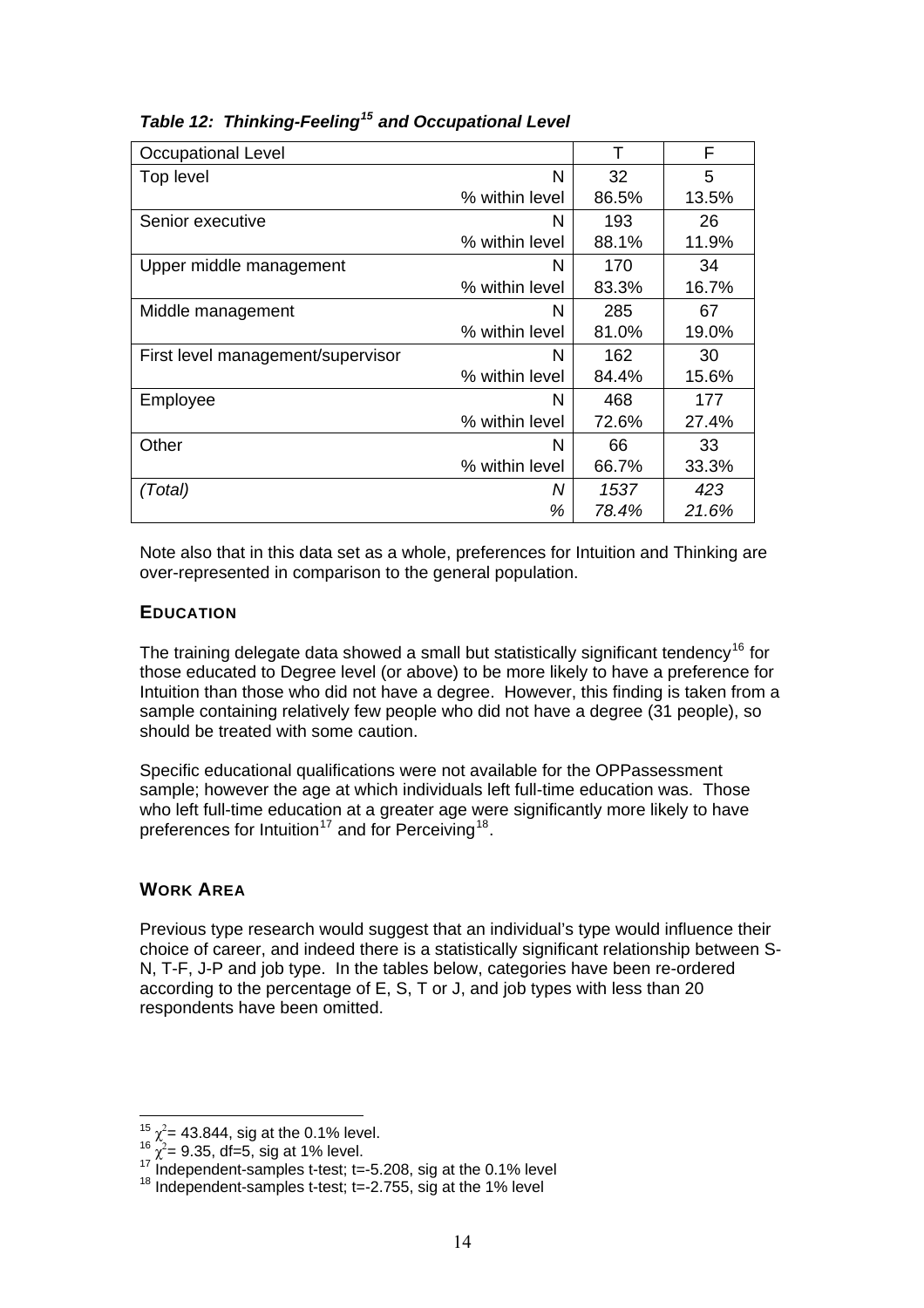| Job Type                      |                   | S              | N     |
|-------------------------------|-------------------|----------------|-------|
| Finance                       | N                 | 211            | 178   |
|                               | % within job type | 54.2%          | 45.8% |
| Science, engineering          | N                 | 83             | 71    |
|                               | % within job type | 53.9%          | 46.1% |
| Other                         | N                 | 112            | 106   |
|                               | % within job type | 51.4%          | 48.6% |
| Administrative or secretarial | N                 | 25             | 24    |
|                               | % within job type | 51.0%          | 49.0% |
| Sales, customer service       | N                 | 91             | 88    |
|                               | % within job type | 50.8%          | 49.2% |
| IT                            | N                 | 87             | 85    |
|                               | % within job type | 50.6%          | 49.4% |
| Other business services       | N                 | 96             | 94    |
|                               | % within job type | 50.5%          | 49.5% |
| Health, social services       | N                 | 17             | 23    |
|                               | % within job type | 42.5%          | 57.5% |
| HR, training, guidance        | N                 | 92             | 126   |
|                               | % within job type | 42.2%          | 57.8% |
| Research and development      | N                 | 37             | 54    |
|                               | % within job type | 40.7%          | 59.3% |
| Education                     | N                 | $\overline{4}$ | 27    |
|                               | % within job type | 12.9%          | 87.1% |
| (Total)                       | Ν                 | 855            | 876   |
|                               | %                 | 49.4%          | 50.6% |

# *Table 13: Sensing-Intuition[19](#page-14-0) and Work Area*

## *Table 14: Thinking-Feeling and Work Area[20](#page-14-1)*

| Job Type                 |                   |       | F     |
|--------------------------|-------------------|-------|-------|
| Science, engineering     | N                 | 144   | 10    |
|                          | % within job type | 93.5% | 6.5%  |
| Research and development | N                 | 78    | 13    |
|                          | % within job type | 85.7% | 14.3% |
| ΙT                       | N                 | 143   | 29    |
|                          | % within job type | 83.1% | 16.9% |
| Other                    | N                 | 179   | 39    |
|                          | % within job type | 82.1% | 17.9% |
| Sales, customer service  | N                 | 145   | 34    |
|                          | % within job type | 81.0% | 19.0% |
| Finance                  | N                 | 314   | 75    |
|                          | % within job type | 80.7% | 19.3% |
| Other business services  | N                 | 149   | 41    |
|                          | % within job type | 78.4% | 21.6% |
| Health, social services  | N                 | 28    | 12    |

<span id="page-14-1"></span><span id="page-14-0"></span>

 $\chi^2 = 34.947$ , sig at the 1% level.<br>
<sup>20</sup>  $\chi^2 = 83.12$ , sig at the 0.1% level.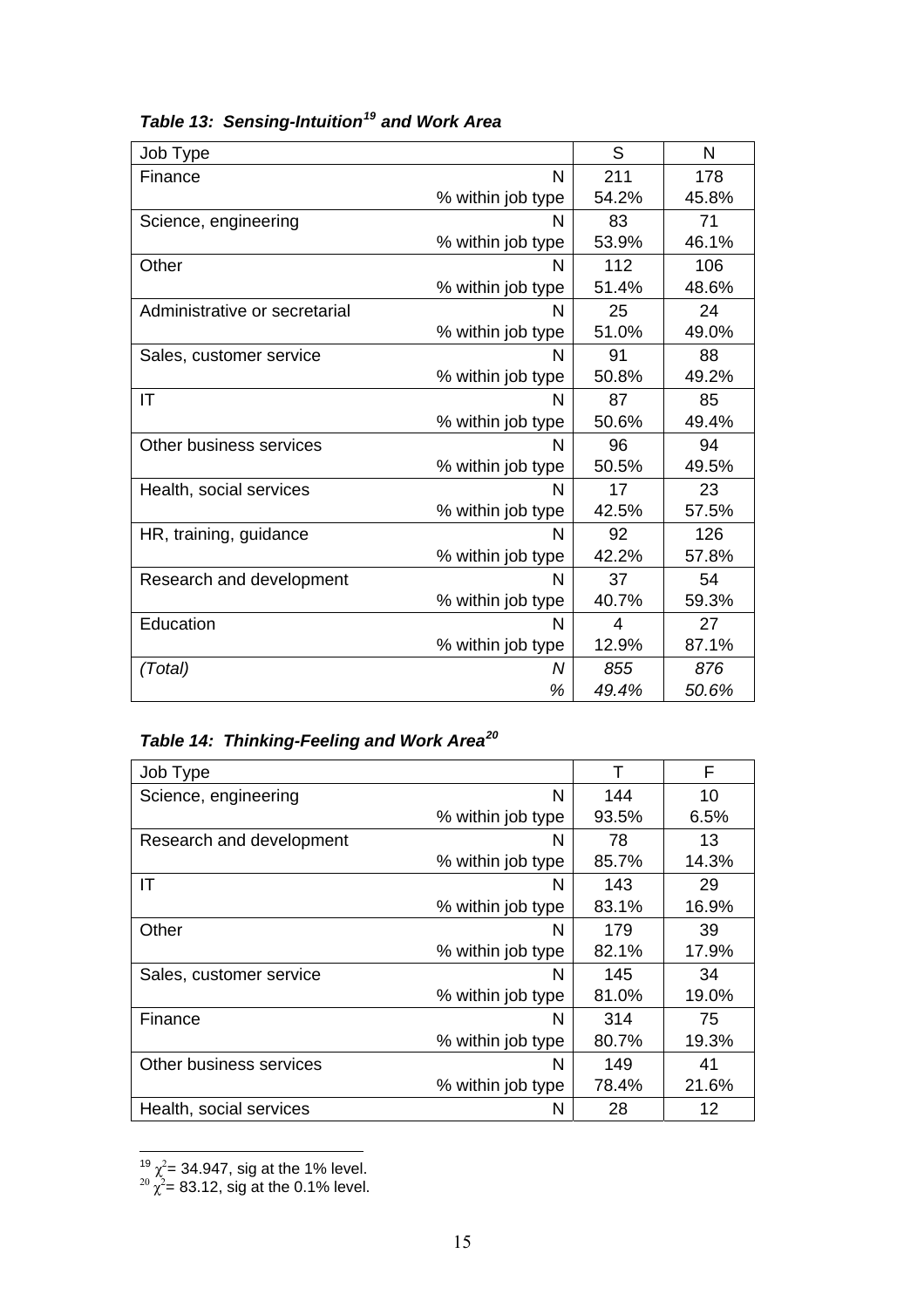<span id="page-15-0"></span>

|                               | % within job type | 70.0% | 30.0% |
|-------------------------------|-------------------|-------|-------|
| Education                     | N                 | 20    | 11    |
|                               | % within job type | 64.5% | 35.5% |
| HR, training, guidance        | N                 | 138   | 80    |
|                               | % within job type | 63.3% | 36.7% |
| Administrative or secretarial | N                 | 27    | 22    |
|                               | % within job type | 55.1% | 44.9% |
| (Total)                       | Ν                 | 1365  | 366   |
|                               | %                 | 78.9% | 21.1% |

*Table 15: Judging-Perceiving[21](#page-15-1) and Work Area* 

| Job Type                      |                   | J     | P     |
|-------------------------------|-------------------|-------|-------|
| Science, engineering          | N                 | 121   | 33    |
|                               | % within job type | 78.6% | 21.4% |
| Sales, customer service       | N                 | 131   | 48    |
|                               | % within job type | 73.2% | 26.8% |
| ΙT                            | N                 | 123   | 49    |
|                               | % within job type | 71.5% | 28.5% |
| Administrative or secretarial | N                 | 35    | 14    |
|                               | % within job type | 71.4% | 28.6% |
| Other                         | N                 | 154   | 64    |
|                               | % within job type | 70.6% | 29.4% |
| Finance                       | N                 | 271   | 118   |
|                               | % within job type | 69.7% | 30.3% |
| Health, social services       | N                 | 27    | 13    |
|                               | % within job type | 67.5% | 32.5% |
| Research and development      | N                 | 59    | 32    |
|                               | % within job type | 64.8% | 35.2% |
| Other business services       | N                 | 123   | 67    |
|                               | % within job type | 64.7% | 35.3% |
| HR, training, guidance        | N                 | 132   | 86    |
|                               | % within job type | 60.6% | 39.4% |
| Education                     | N                 | 16    | 15    |
|                               | % within job type | 51.6% | 48.4% |
| (Total)                       | N                 | 1192  | 539   |
|                               | %                 | 68.9% | 31.1% |

#### **NATIONALITY**

For the OPPassessment group, information on nationality was available. Although over half of the group were German, other nationalities (e.g. Swiss, Austrian) were also represented (see Appendix 1 for details). Analysis suggested that the German sub-group was significantly more likely<sup>[22](#page-15-2)</sup> to have a Thinking preference than the

<span id="page-15-1"></span> $\frac{21}{2^2} \chi^2 = 28.43$ , sig at the 5% level.<br><sup>22</sup> χ<sup>2</sup>= 11.12, sig at the 5% level.

<span id="page-15-2"></span>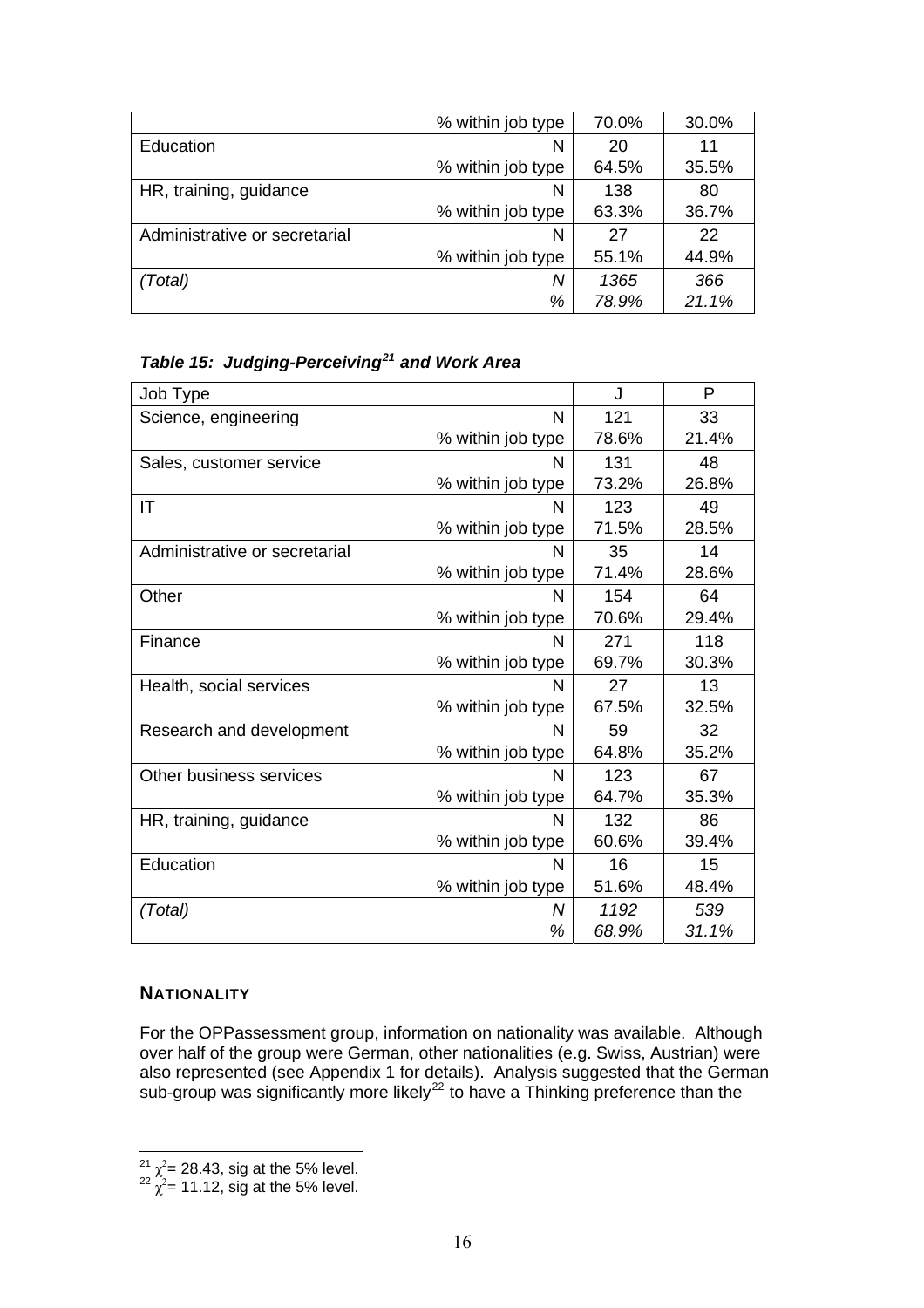<span id="page-16-0"></span>Swiss and Austrians, and that the Swiss sub-group was significantly more likely<sup>[23](#page-16-1)</sup> to have a Perceiving preference than the Germans and Austrians. However, these results should not be interpreted as true indicators of national differences, as they are likely to be influenced by factors such as occupational level, work area, and employer (for example, 42.5% of the questionnaires administered to Swiss people were administered by the same organisation).

#### **EMPLOYMENT STATUS**

Employment status (available for the OPPassessment sample) showed a relationship with the Sensing-Intuition, Thinking-Feeling, and Judging-Perceiving dimensions. Those who were self-employed were more likely than other groups to have preferences for Intuition<sup>[24](#page-16-2)</sup> and Perceiving<sup>[25](#page-16-3)</sup>, whereas those who worked full-time were more likely than other groups to have a preference for Thinking<sup>[26](#page-16-4)</sup>.

<span id="page-16-2"></span><span id="page-16-1"></span>

<sup>&</sup>lt;sup>23</sup>  $\chi^2$  = 17.29, sig at the 0.1% level.<br><sup>24</sup>  $\chi^2$  = 19.74, sig at the 0.1% level.<br><sup>25</sup>  $\chi^2$  = 17.15, sig at the 0.5% level.<br><sup>26</sup>  $\chi^2$  = 38.04, sig at the 0.1% level.

<span id="page-16-3"></span>

<span id="page-16-4"></span>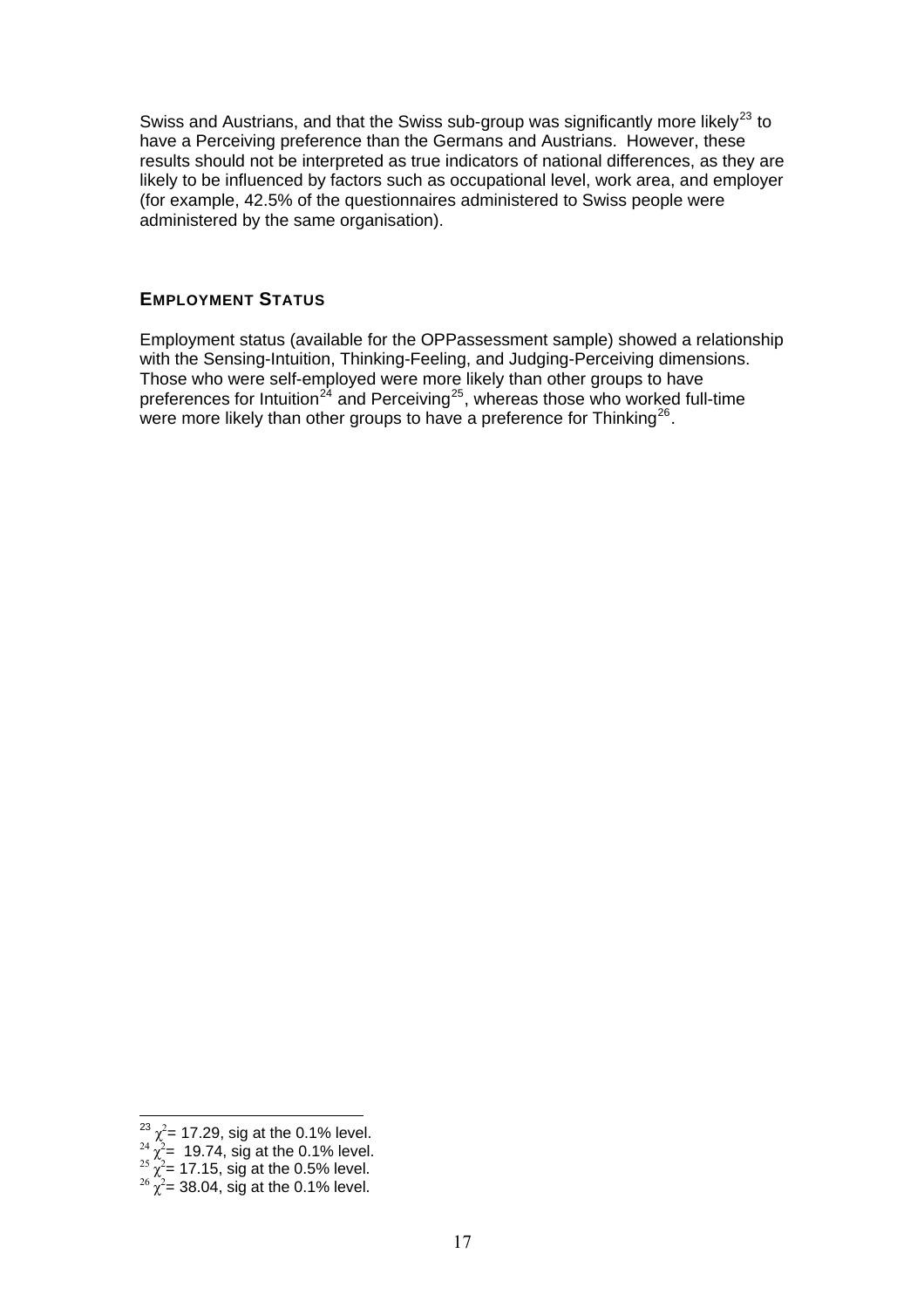### <span id="page-17-0"></span>**REFERENCES**

Carr, M., Curd, J. and Dent, F. (2004). *Ashridge Management School MBTI Research into Distribution of Type*. Ashridge Management School.

Fleenor, J. W. (1997). The Relationship Between the MBTI and Measures of Personality and Performance in Management Groups. In *Developing Leaders*. Davies-Black. Palo Alto, CA.

Hackston, J. (2005). *French MBTI Data Supplement*. OPP Ltd

Hackston, J. and Kendall, E. (2004). Step II and Culture. Paper presented at the APT international conference, Toronto, July 2004.

Kendall, E. (1998). *Myers-Briggs Type Indicator European English Edition Step I Manual Supplement.* CPP, Inc. Palo Alto, CA.

Lorenz, T. and Oppitz, S. (2004). *30 Minuten für Profil-ierung durch Persönlichkeit*, Gabal Verlag, Offenbach.

MacDaid, G. P., McCaulley, M. H. and Kainz, R.L. (1991). *Atlas of Type Tables*. Center for Applications of Psychological Type, Gainesville, FL.

Myers, I. B. and McCaulley, M. H. (1985). Manual: *A Guide to the Development and Use of the Myers-Briggs Type Indicator.* CPP Inc.; Palo Alto, CA.

Myers, I. B., McCaulley, M.H., Quenk, N.L. and Hammer, A. L. (1998). *MBTI Manual: A Guide to the Development and Use of the Myers-Briggs Type Indicator*. CPP, Inc. Palo Alto, CA.

Quenk, N. L., Hammer, A. L. and Majors, M. (2004). *MBTI Step II Manual European Edition.* CPP Inc. Palo Alto, CA.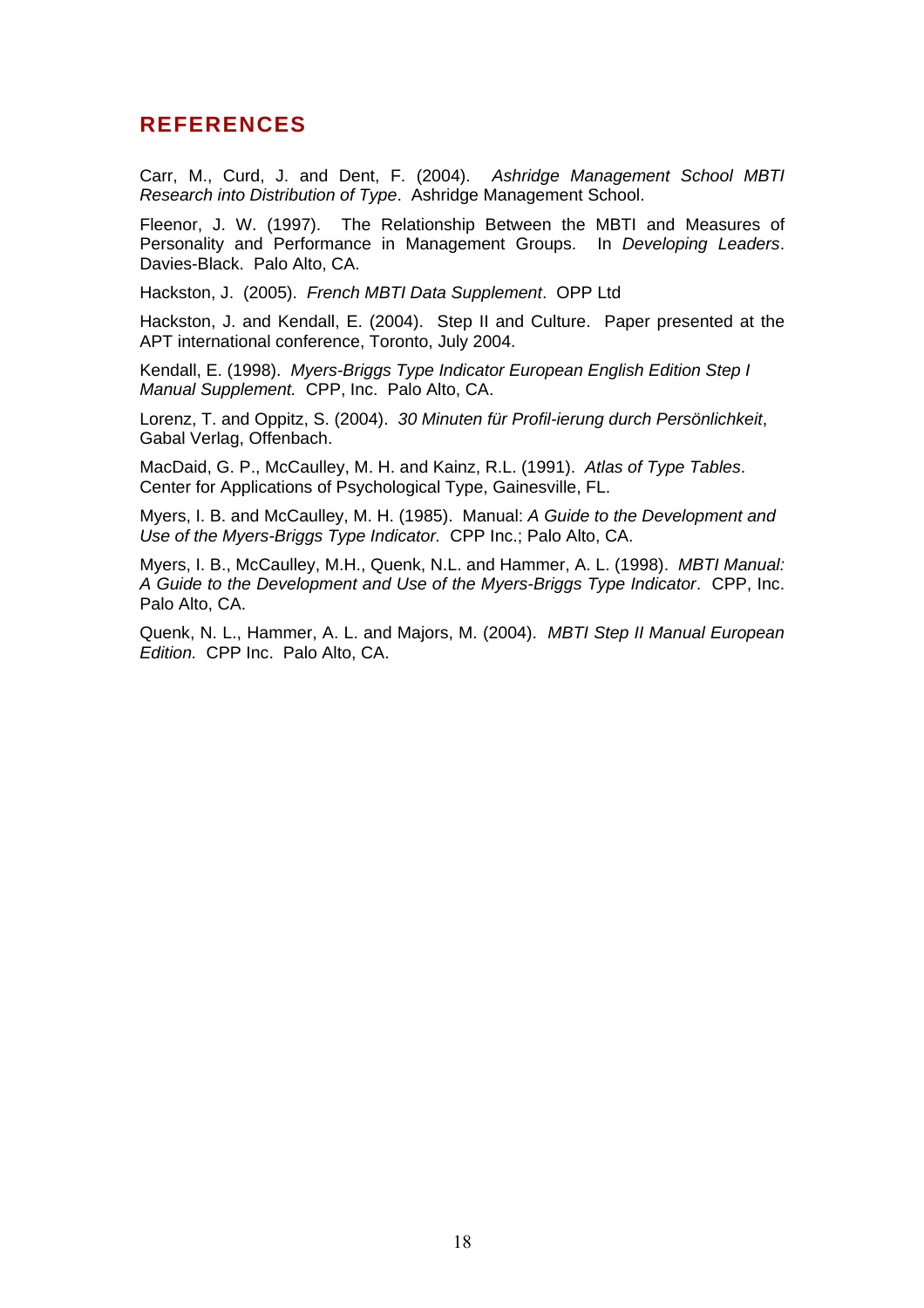# **APPENDIX 1: SAMPLE DESCRIPTIONS**

#### <span id="page-18-0"></span>**SAMPLE 1: DELEGATES ON MBTI QUALIFYING TRAINING**

The sample consisted of 323 delegates on German MBTI training programmes from early 2002 to February 2006. 163 (50.6%) were female and 159 (49.4%) male; ages ranged from 19 to 74 (with an average age of 38 years).

242 people (75%) were educated to degree level or above. Of these, 37 (11%) held a Doctorate, and 187 (58%) held a Masters degree. The remaining 18 (6%) held a first degree.

209 people (66%) described their employment status as full-time, whilst a further 72 people (23%) described themselves as self-employed. 21 people (7%) worked parttime, and a further 12 (4%) were not in employment.

In terms of job level, 117 people (36%) were at employee level, with 50 (16%) at first level management or supervisory level, 48 (15%) at middle management level, and 55 (17%) at top or senior executive level. 37 people (12%) described their job level as 'other'. Job type data was not recorded for all people, but the most common job types amongst those for whom data was available was "HR, training, guidance" (95 people, or 29%).

#### **SAMPLE 2: GENERAL POPULATION**

The sample consisted of 228 individuals who completed a trial version of the MBTI questionnaire as part of the development of the Step II instrument in 2003. This sample was designed to be representative of the German general population, and every individual was of German nationality.

141 (62%) were male and 85 (38%) female; age ranged from 17 to 53 (with an average age of 31 years).

In terms of job level, 88 people (39%) described themselves as being at employee level, with 30 (13%) at first level management or supervisory level, 29 (13%) at middle management level, and 18 (8%) at top or senior executive level.

#### **SAMPLE 3: DATA FROM OPPASSESSMENT**

This sample consists of 1960 individuals who completed the MBTI instrument in German via the OPPassessment system. Results from over 150 different organisations are included. 1363 (70%) of the respondents were male, and 597 (30%) were female. Age ranged from 18 to 69 years, with a mean and median of 37.

99% of respondents stated their nationality; while over half were German, other nationalities were also represented: